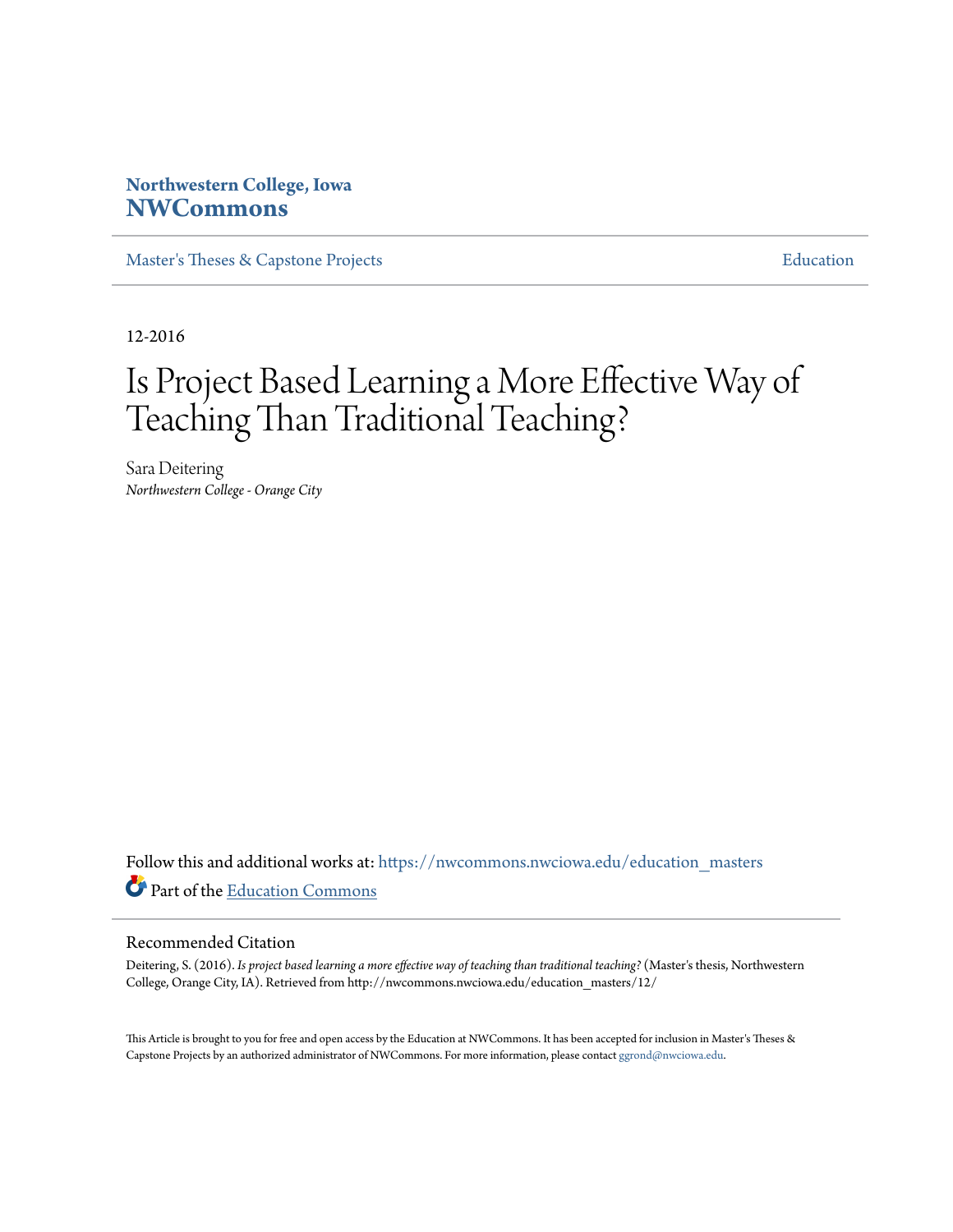### Running head: PROJECT BASED LEARNING OR TRADITIONAL TEACHING

Is Project Based Learning a More Effective Way of Teaching Than Traditional Teaching?

Sara Deitering

Northwestern College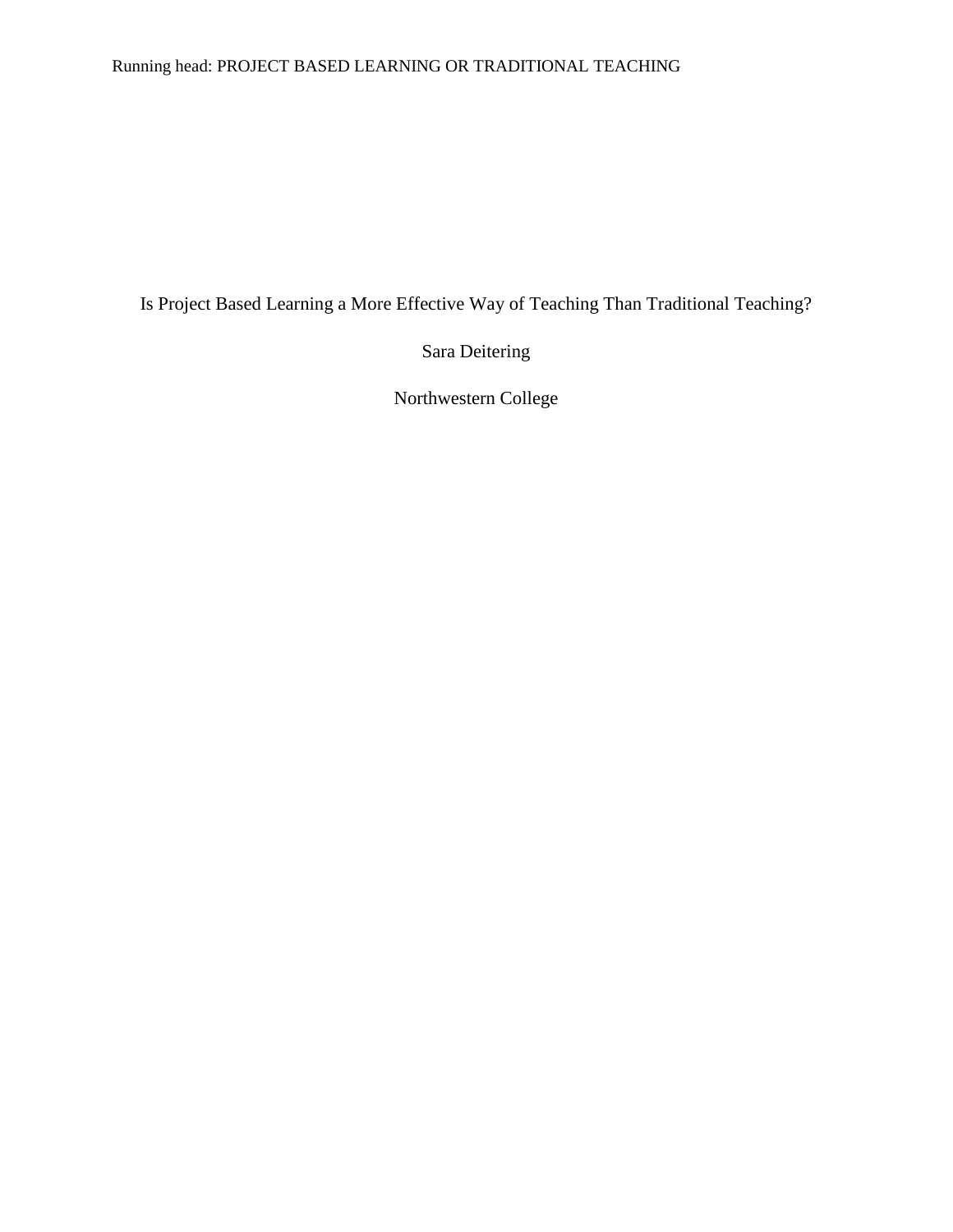#### **Abstract**

It can be difficult to find effective teaching techniques that keeps students engaged and promote higher order thinking skills continuously throughout your content instruction. The purpose of this research was to discover if project base learning is a more effective instruction framework versus our traditional framework of instruction, which involves teachers standing in front of students and providing information through a lecture. Participants included two sections of fourth grade classrooms. The controlled group consisted of 20 students and the experienced groups consisted of 19 students. The controlled group demonstrated a significant amount of student's engagement throughout the entire unit. In contrast, the experienced group was not as high in their level of engagement as the controlled group, but did have three days of 100% engagement when the teacher provided students with hands-on activities. These findings suggest that whether you are teaching with a project based learning framework or traditional teaching, if you have students who have a high interest in the topic and are allowed to design, create, or use their hands will be more engaged in their learning.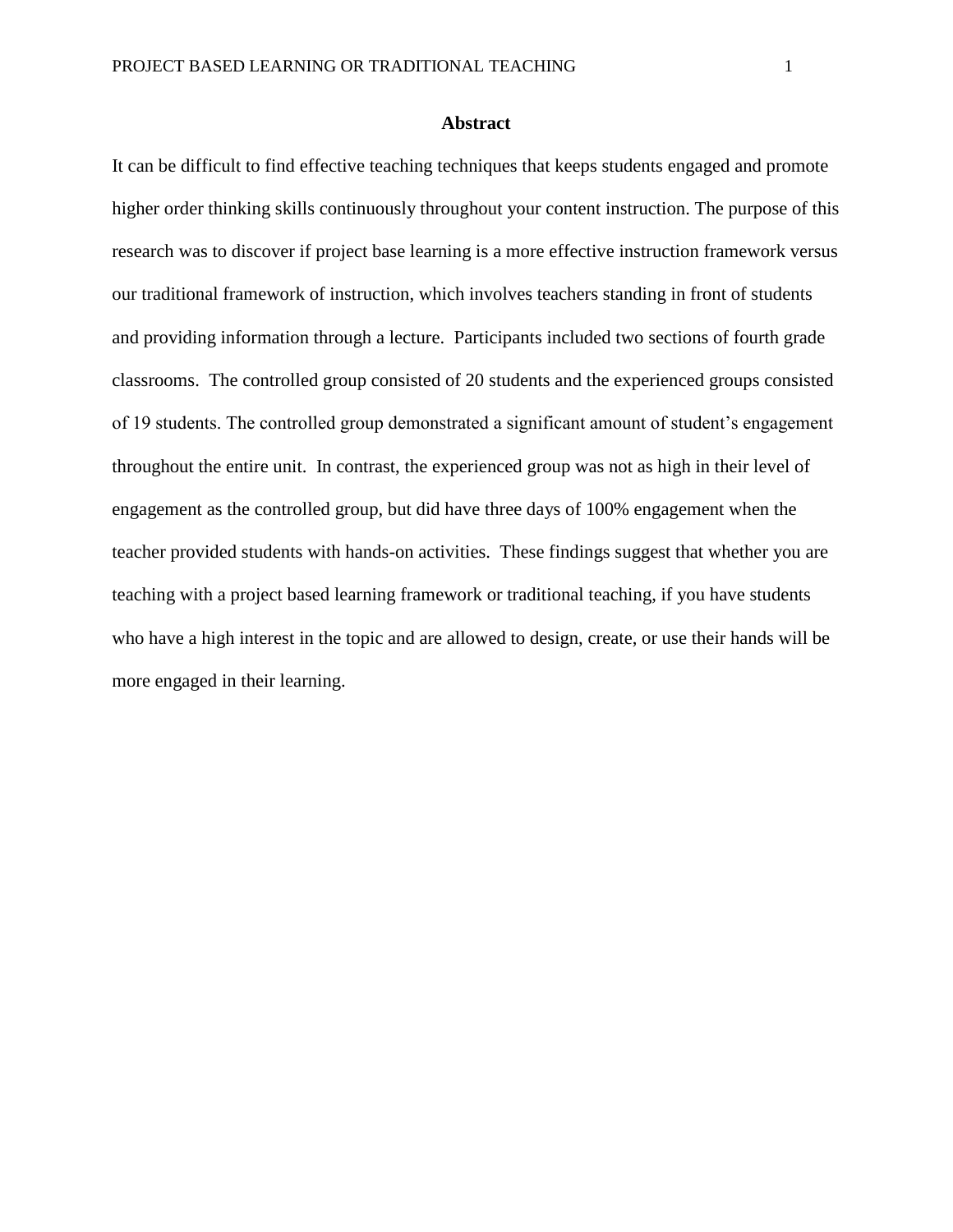Is Project Based Learning a More Effective Way of Teaching Than Traditional Teaching?

We know as educators we want to make sure our students are productive citizens in our ever changing world. Many of us have this wording in our district mission statement. Today's K-12 students need to build their own problem-solving skills and thinking ability while learning the content necessary to apply those skills. The framework of instruction that has been proven to work well with all students with mixed abilities can pool their talents collaboratively to invent a solution is project based learning (Delisle,1997). It is the job of teachers and administration to make sure that our students are able to think critically and solve problems, work well with others, and manage themselves effectively. Preparing students for a project-based world means recognizing Project Based Learning (PBL) as an approach that motivates students who may be disengaged or good at playing the school game. In turn, the PBL approach can create a generation of students who are ignited by meaningful, authentic and often real-world learning, activating interests that guide them toward success in college and career, and helping to ensure deeper learning outcomes (Lathram, Lenz, Ark, 2016). These characteristics are a critical part of Gold Standard PBL. Gold Standard PBL teaches students the important content standards, concepts, and in-depth understandings that are fundamental to school subject areas and academic disciplines. In good projects, students learn how to apply knowledge to the real world, and use it to solve problems, answer complex questions, and create high-quality product (Buck Institute for Education, 2015). Project Based Learning is a teaching method in which students gain knowledge and skills by working for an extended period of time to investigate and respond to an engaging and complex question, problem, or challenge. PBL's consist of essential project design elements such as: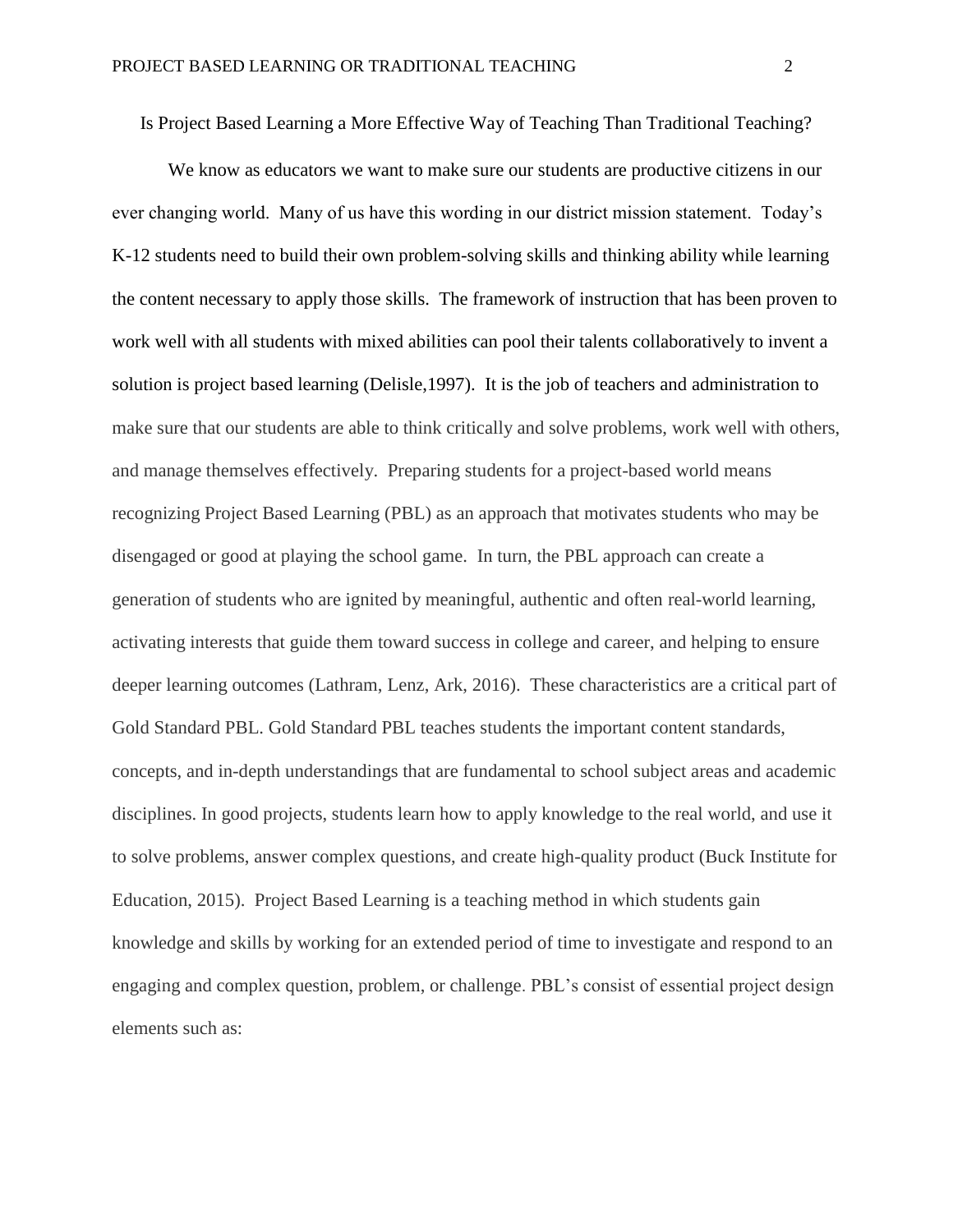- **Key Knowledge, Understanding, and Success Skills**  The project is focused on student learning goals, including standards-based content and skills such as critical thinking/problem solving, collaboration, and self-management.
- **Challenging Problem or Question** The project is framed by a meaningful problem to solve or a question to answer, at the appropriate level of challenge.
- **Sustained Inquiry** Students engage in a rigorous, extended process of asking questions, finding resources, and applying information.
- **Authenticity** The project features real-world context, tasks and tools, quality standards, or impact – or speaks to students' personal concerns, interests, and issues in their lives.
- **Student Voice & Choice** Students make some decisions about the project, including how they work and what they create.
- **Reflection** Students and teachers reflect on learning, the effectiveness of their inquiry and project activities, the quality of student work, obstacles and how to overcome them.
- **Critique & Revision** Students give, receive, and use feedback to improve their process and products.
- **Public Product** Students make their project work public by explaining, displaying and/or presenting it to people beyond the classroom (Larmer, 2015).

Buck Institute's Gold Standard PBL design elements differentiate a project from an activity. PBL is sustained learning that requires of students a high degree of challenge. Projects should be demanding and require a public audience to showcase work. PBL create an authentic learning experience for students (Lathram, Lenz, & VanderArk, 2016).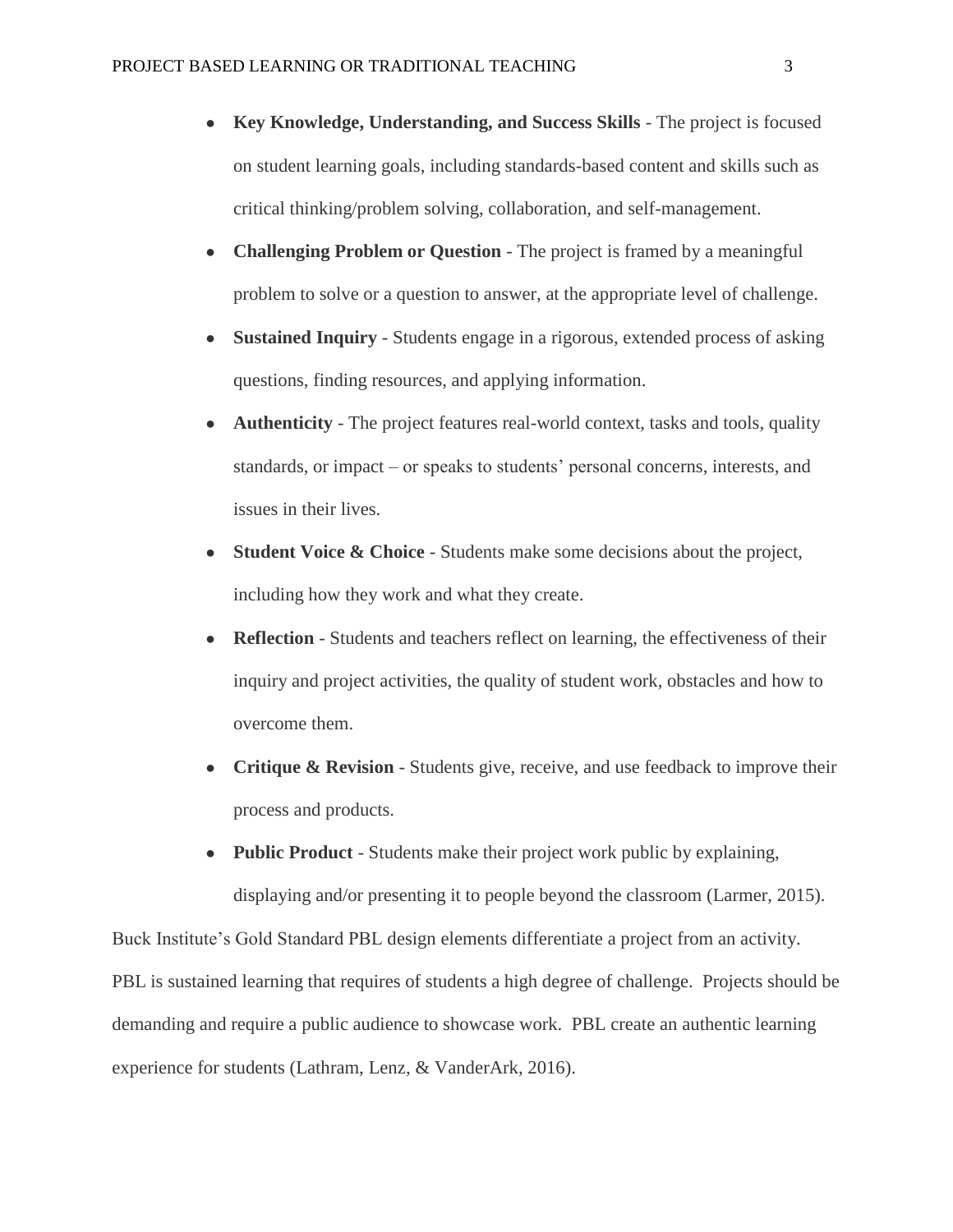#### **Hypothesis**

After a preliminary review of recent literature related to project based learning to use as an instructional framework, it is likely that students who are instructed with this intervention have an increase in engagement because they can direct their own activities, have greater responsibilities in their learning, opportunities for challenge and stretching their learning and to learn on their own. Therefore, the question is should project based learning become more accepted as a justification for student engagement within a unit of study.

#### **Variables**

The independent variable in this project will be the PBL classroom or traditional teaching. The dependent variable will be the student's engagement.

#### **Methodology**

#### **Participants**

Okoboji Community School District, located in Milford, Iowa, enrolls 920 students in grades 1st through 12th, Okoboji Elementary houses approximately 450 of those student preschool to fourth grade. Okoboji Elementary School is the 128th largest public school in Iowa. It has 15.9 students to every teacher. They employ 29.93 full time teachers. Okoboji enrollment rank nationally is 23,808th out of 56,229. Enrollment rank in Iowa is 128th out of 723. Out of 715 ranked schools in Iowa, Okoboji Elementary School is ranked 254th for total students on lunch assistance. The percentage of Okoboji Elementary School students on free and reduced lunch assistance (31.7%) is lower than the state average of 43.8%. This may indicate that the area has a lower level of poverty than the state average. Students at a participating school may purchase a meal through the National School Lunch Program. Participants in this research were students who are in our 2016-17 fourth grade classroom. Currently, the fourth grade is departmentalized and two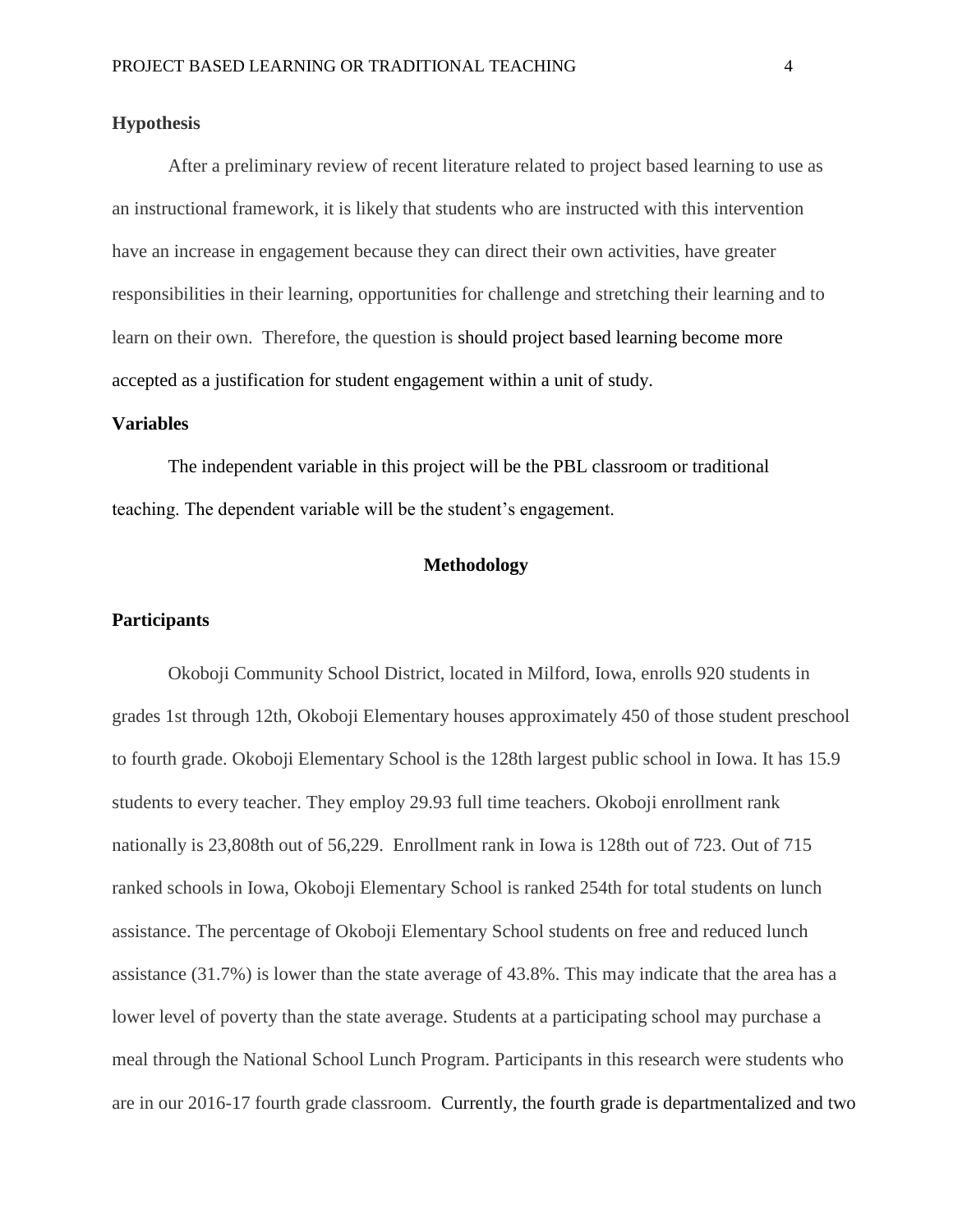out of our four sections teach science and the other two sections teach math. The controlled group (traditional) consists of 19 students. One student has been identified in special education services in the area of reading. One student has been identified in the talented and gifted program in the area of math. There are twelve boys and seven girls in this classroom. The experimental group (PBL) consist of 20 students. There are four students who have been identified in special education services in the area of reading. One student is identified in the talented and gifted program for reading and one student for math. There are nine boys and eleven girls in this classroom.

#### Table 1

#### *Implementation Timeline*

| <b>Action Steps</b>                                                                                             | Timeline                        |
|-----------------------------------------------------------------------------------------------------------------|---------------------------------|
| Present proposal to administration                                                                              | Day 1                           |
| Present proposal to teacher of the classroom<br>where research will be conducted                                | Day 2                           |
| Create and implement PBL                                                                                        | Complete during week 1 and 2    |
| Collect data on student engagement during a<br>traditional instruction                                          | Ongoing weeks 3 and 4           |
| Collect data on result of an assessment on a<br>traditional test after a traditional approach of<br>instruction | Final week of unit (week 5)     |
| Collect data on student engagement during a<br><b>PBL</b> instruction                                           | Ongoing weeks 3 and 4           |
| Collect data on results of an assessment<br>(project) on PBL instruction                                        | Final week of the unit (week 5) |
| Review data                                                                                                     | Week 5 and 6                    |

Table 1 reflects the timeline which is an estimate of how long each step will take. This research

will take up to six weeks of research of data collection, approximately four weeks with

traditional approach and project based learning approach, implemented with a controlled group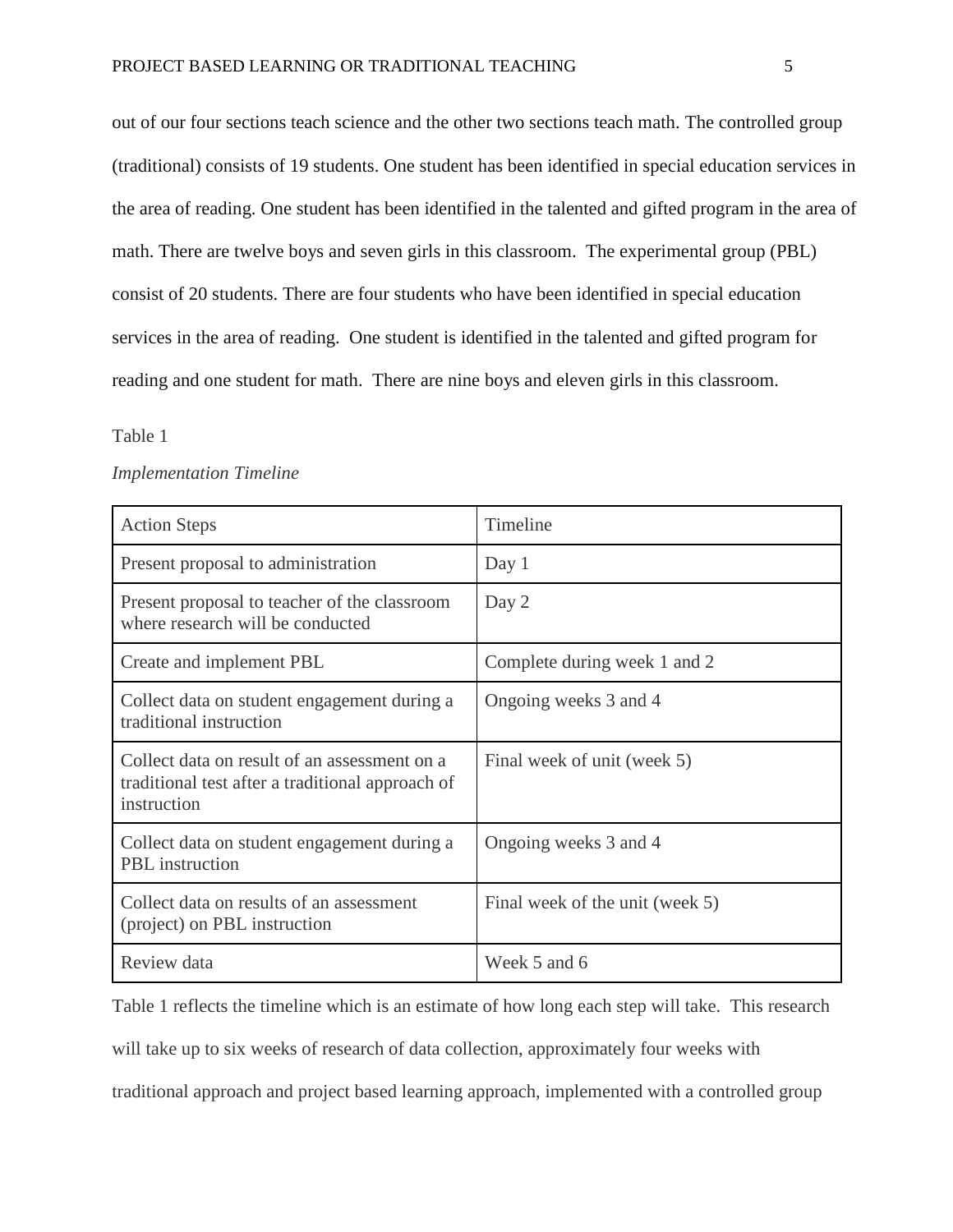(traditional) and experience group (PBL). It is important to provide enough time to allow the students to complete their investigations and produce an authentic piece about new learning. Many times it is up to the students to determine how a project based learning will go. The purpose is to prove that students are more engaged, motivated, and have a deeper understanding of skills when they are taught through a project based learning approach.

#### **Data Collection**

Quantitative data was used to determine the level of ability amongst the peers within the classroom. Measurement instruments used to collect this information are test scores from traditional unit assessments and test scores from the PBL. Quantitative data will also be used to determine the level of engagement within the classroom. Information from Schlecty's Level of Engagement will be used. This will involve the students placing a popsicle stick into the appropriate cup that represents their level of engagement. This type of data will be collected ongoing through the both approaches. Qualitative and quantitative data will both be collected on journals and artifacts, student surveys, and test scores. A review of the students journaling through the traditional and project based learning way of teaching. Tracking of how the students investigate their question or problem and see if they were able to create a solution to the problem through their journaling or artifacts. A rubric was created to score their work. Data will be collected continuously through this research. The survey will be given to students at the end of the unit to determine how well the students understood the tasks, if they learned more through investigations, and if they would like to learn this way again. This will be given to both classroom styles. Teaching strategies and the curriculum organization differed, but the content was identical. The teachers in each classroom used and scored a common instrument to assess content achievement.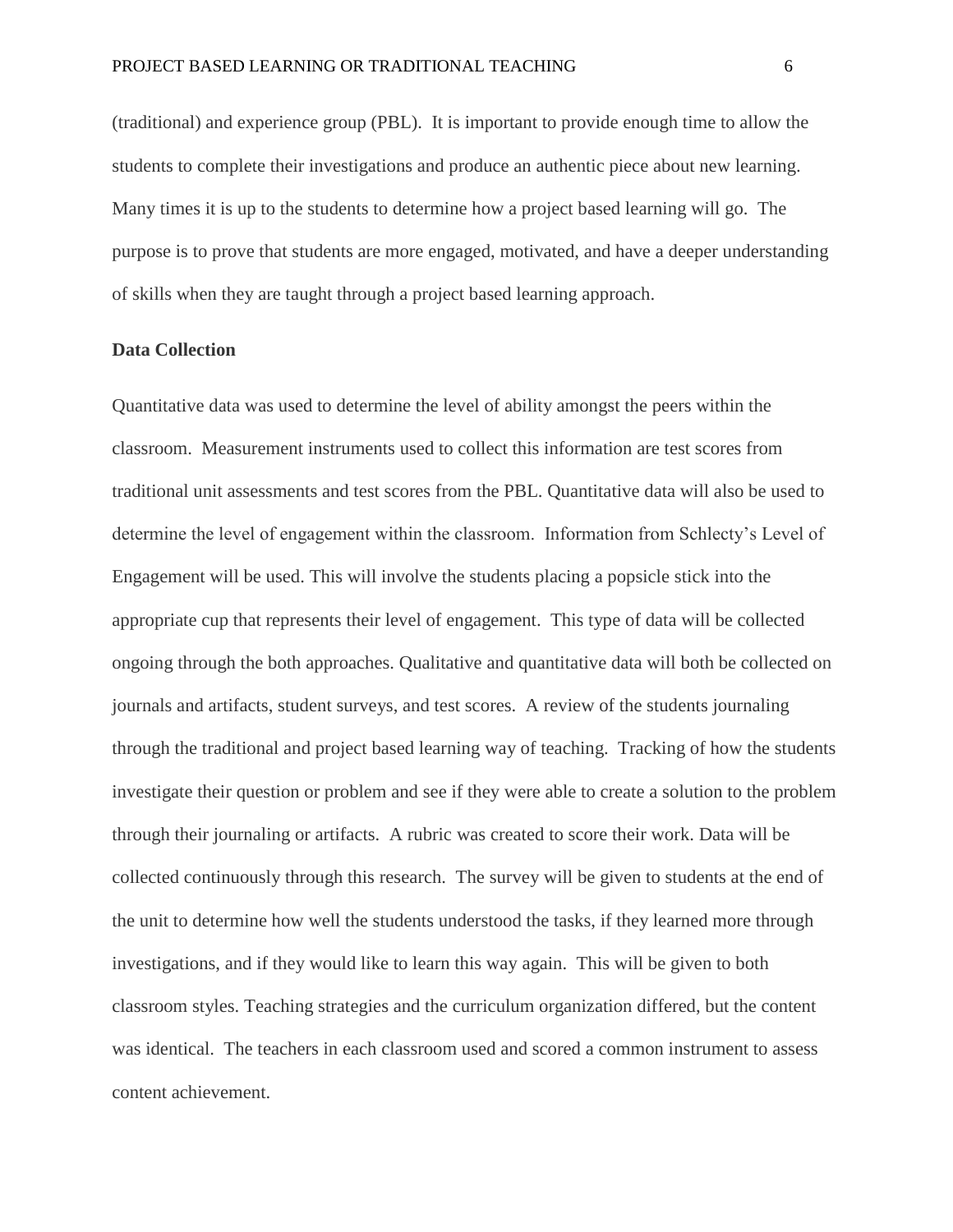#### **Data Analysis**

Mixed strategies will be used to analyze data. Data will be collected from student's survey after the instruction was completed. Data taken will be compared to the traditional approach to the project based learning approach, indicating the possible variables that influence the research. When looking at student engagement and have them filling out a type of reflection and produces a number you can take that information as a percentage, which will provide you some type of quantitative data, but can also be qualitative data.

#### **Results**

This research was conducted during our science unit of rocks and erosion with two sections of our fourth grade classrooms. The PBL students were assigned to research the essential question, How can we prevent erosion along our shoreline? They had to create a project to provide awareness to the community on ways to prevent erosion. Students in the traditional classroom were presented with the content and were given few opportunities to bring their learning to life. We needed to measure the level of engagement in each setting the teachers used Schlechty Center on Engagement, which focuses attention on student motivation and the strategies needed to increase the prospect that schools and teachers will be positioned to increase the presence of engaging tasks and activities in the routine life of the school. Schlechty Center on Engagement is the basis of the Working on the Work framework. The students reflected on three levels of engagement retreatism, compliance, and engagement. Retreatism is when the student is disengaged from current classroom activities and goals, thinking about other things or is emotionally withdrawn from the action, rejects both the official goals and the official means of achieving the goals. The student feels unable to do what is being asked or is uncertain about what is being asked and sees little that is relevant to life in the academic work. Compliance is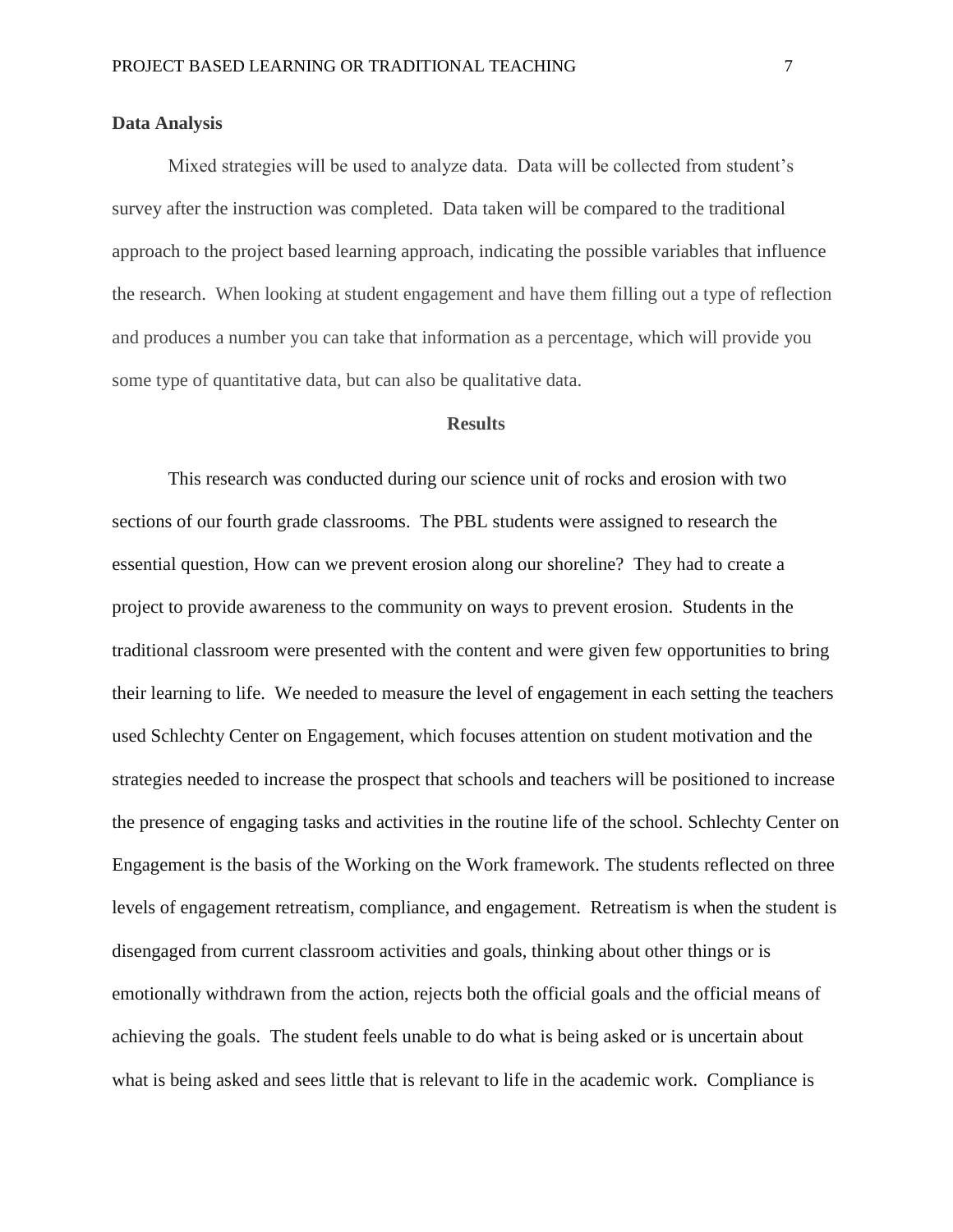the official reason for the work is not the reason the student does the work, they substitute their own goals for the goals of the work. They substitute their own goals for the goals of the work. The substituted goals are instrumental for example, grades, class rank, college acceptance, and parental approval. The focus is on what it takes to get the desired personal outcome rather than on the nature of the task itself and satisfactions are extrinsic. If the task doesn't promise to meet the extrinsic goal, the student will abandon it. Engagement is when the student sees the activity as personally meaningful. The student's level of interest is sufficiently high that they persist in the face of difficulty. They find the task sufficiently challenging and believe they will accomplish something of worth by doing it. The student's emphasis is on optimum performance and on "getting it right" (Schlechty Center).

Table 2

|            | <b>Controlled Group Traditional</b><br>Instruction | <b>Experienced Group PBL</b><br>Instruction |
|------------|----------------------------------------------------|---------------------------------------------|
| Retreatism | 7%                                                 | 2%                                          |
| Compliance | 24%                                                | 11%                                         |
| Engagement | 44%                                                | 82%                                         |

*Levels of Engagement*

Table two represents that the students who participated in the PBL on the rock unit were much more engaged through the 19 days of instruction, than the students who were taught with a more traditional approach. The controlled group did however, have three days with all students indicated that they were 100% engaged. When looking at the instruction for the day, it was a day where students were providing hands on instruction during their lesson. From day one the PBL classroom was engaged, the hook to the unit was a video from a park ranger from the Badlands explaining the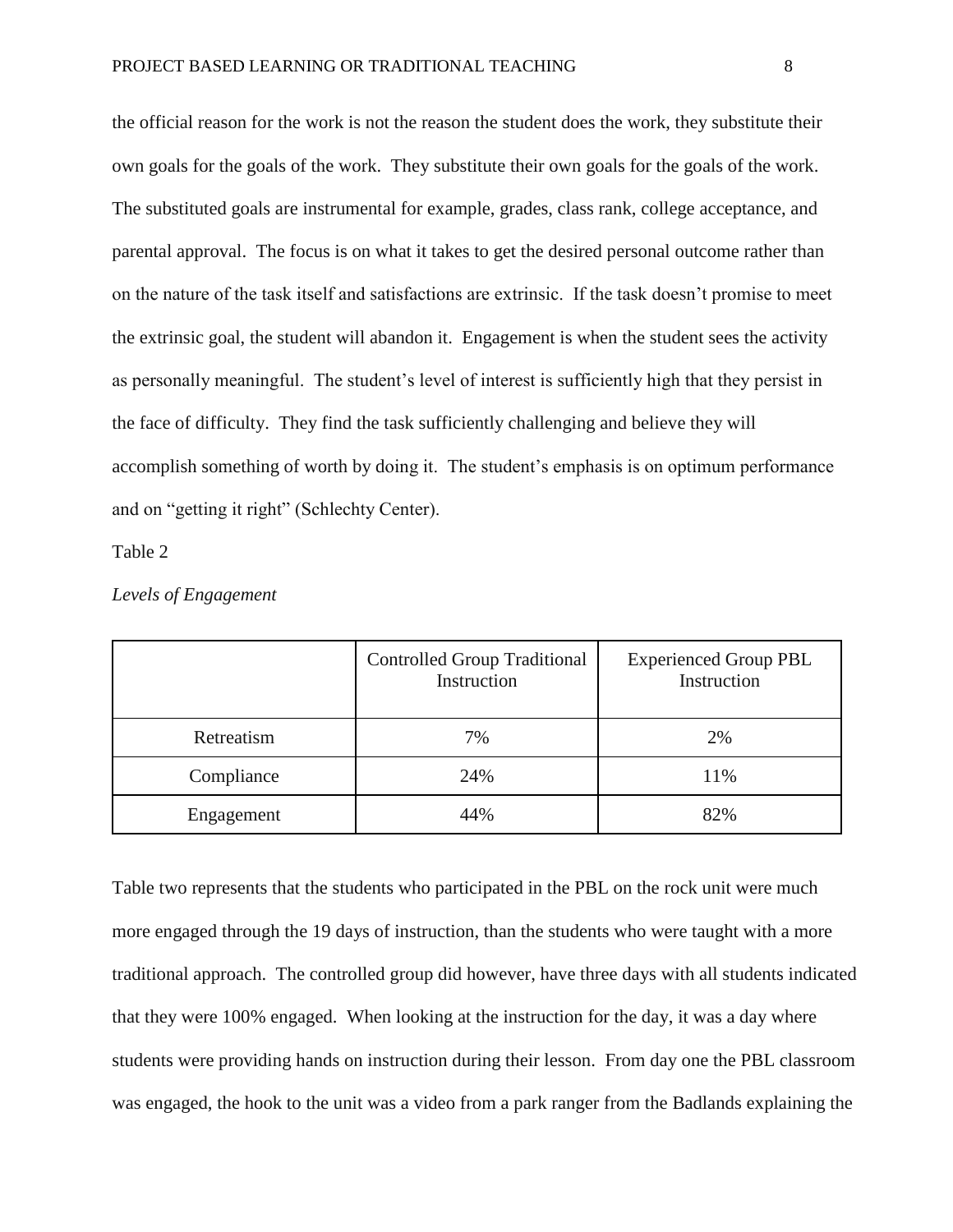different layers of the earth and how the land around them has and continues to change. The students were always questioning ideas that were presented to them. We then had an opportunity to hear a concern from a local businessman who created a driving questions and showed the concerns he has of erosion around the lakes area. He sent a letter to our classroom and this inspired our students to solve his problem. The data dropped in the PBL setting when the students did not have a clear understanding of finding ways to prevent erosion. Many students were actively searching for what erosion was, so the teacher pulled the student's together from their research to present a mini lesson on prevention and ways we can solve the driving question.

#### Table 3

#### *Assessment Results*

|                          | <b>Controlled Group Traditional</b><br>Instruction | <b>Experienced Group PBL</b><br>Instruction |
|--------------------------|----------------------------------------------------|---------------------------------------------|
| <b>Common Assessment</b> | 78%                                                | 82.5%                                       |

The Assessment Results from Table 3 indicate that the experienced group scored 82.5% as a class average on the end of the unit assessment, compared to the controlled group averaging 78% on their end of the unit assessment. These score reflect that the students from the experienced group had a good understand of the skills that were taught during the unit. The experienced group overall has a much lower ability level to learn, understand, and apply new learning. This group of students have more students who are identified in special education in academics and behavior. The controlled group has less students who are identified in special education in academics and behavior. When we take a look at a recent end of the unit reading test, the experienced group scored on average 58% and the controlled group scored 65% on average. This is an example of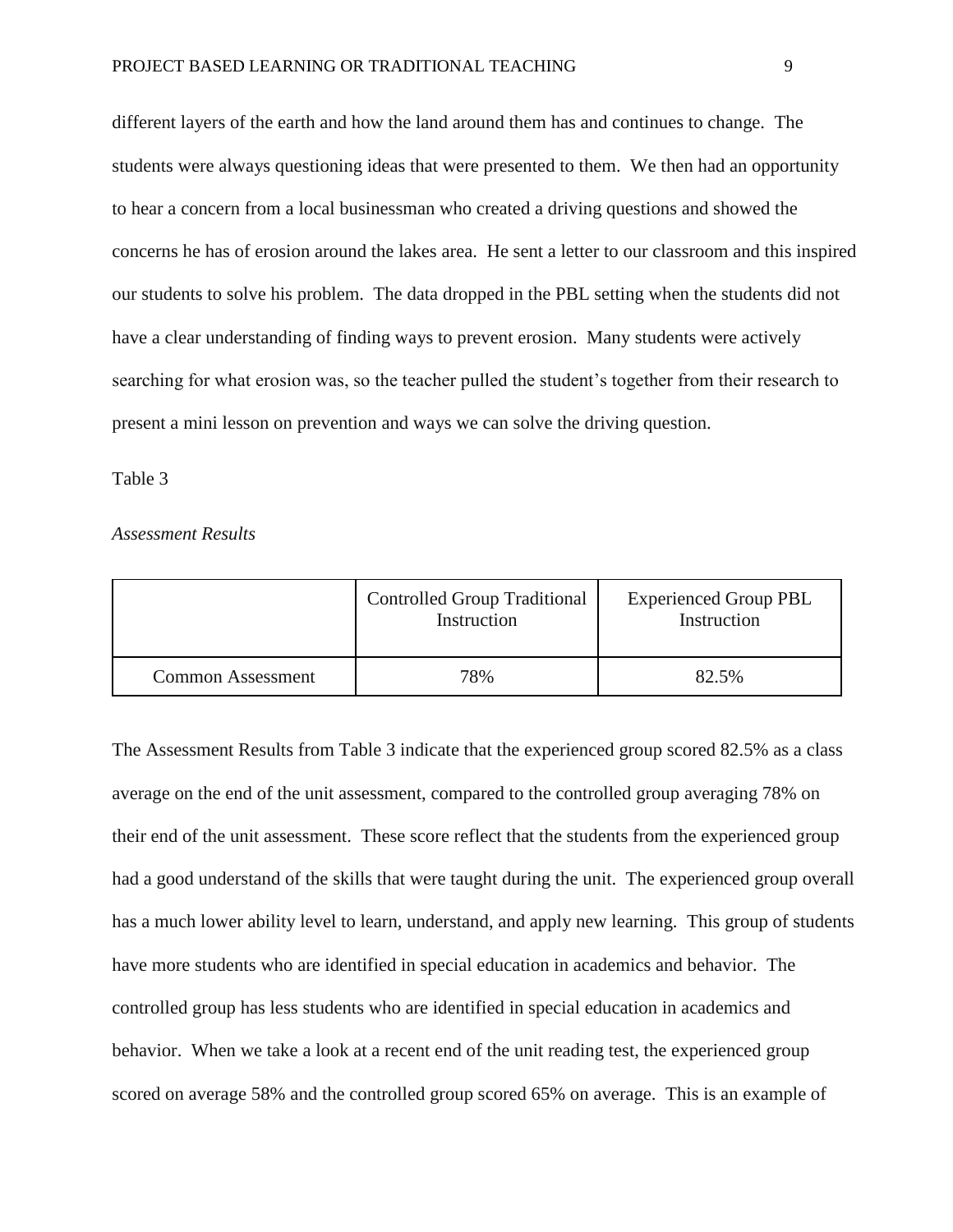how powerful project based learning can impact student's learning. When you are providing hands on experiences, students are able to drive their own learning through questions, and are allowed to investigate different solutions students' scores are higher and students are able to retain those skills because they truly understand the concepts. When students are just presented information through lecture they do not demonstrate their knowledge as well on tests. So keep in mind the content information that is presented when you are learning about things in science and social studies that in itself is more engaging than reading stories because in normal circumstances teachers provide those hands on experiences more automatically. As we take a closer look at the Next Generation Science Standards it is only fitting to provide instruction with a project based learning framework because it does allow for students to develop an in-depth understanding of content and develop key skills such as, communication, collaboration, inquiry, problem solving, and flexibility, that will serve them throughout their educational and professional lives.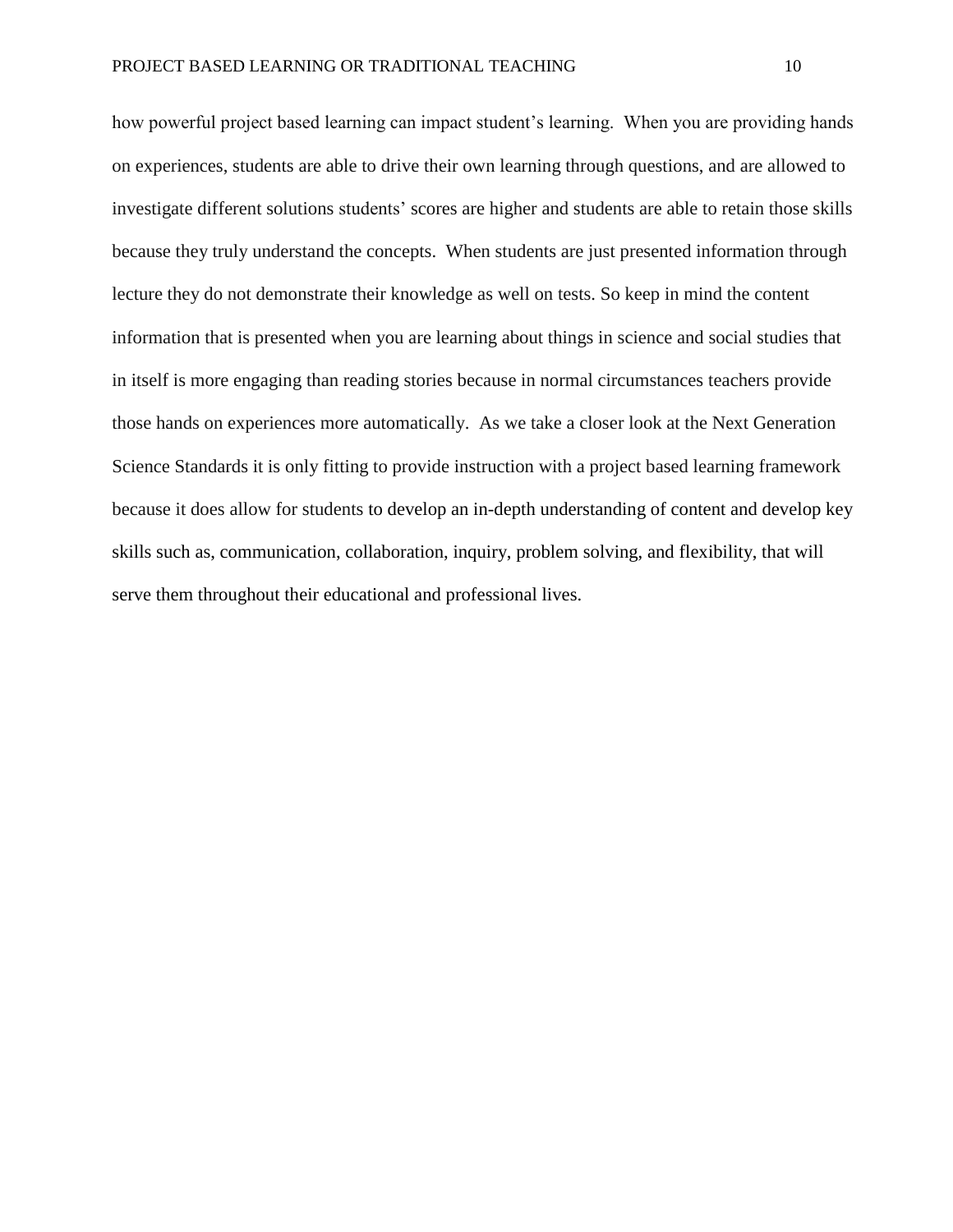# Table 4 *Result of Self Reflection of Learning*

|                                                                                                                                                                                                         | <b>Controlled Group Traditional</b><br>Instruction | <b>Experienced Group PBL</b><br>Instruction |
|---------------------------------------------------------------------------------------------------------------------------------------------------------------------------------------------------------|----------------------------------------------------|---------------------------------------------|
| Μ,<br>I understood the task.<br>I am happy with what I learnt.<br>I felt I learned more as I<br>investigated/was presented<br>information.<br>I would like to learn this way<br>again.                  | 37%                                                | 75%                                         |
| I am unsure of how much I<br>understood.<br>I had a difficult time at first with<br>the investigation/unit.<br>I have more questions.<br>٠<br>I need more practice.<br>Willing to learn this way again. | 53%                                                | 15%                                         |
| I didn't understand this way of<br>learning.<br>I needed a lot of help.<br>I would like to learn the way I am<br>used to.<br>I do not like learning this way.<br>٠                                      | 11%                                                | 10%                                         |

#### **Discussion**

Overall, this study had positive findings that concluded that project based learning is an effective framework for instruction to enhance student learning. Project-based instruction in the fourth grade classroom had improved content learning, higher levels of engagement and more positive perceptions of the subject matter. With such a clear research base in support of its effectiveness, project-based methods appear to offer the possibility of success both overall and to a broader range of students than traditional lecture-based instruction. PBL is working in schools, for example, New Tech Network or High Tech High, are schools that have shown that deeper learning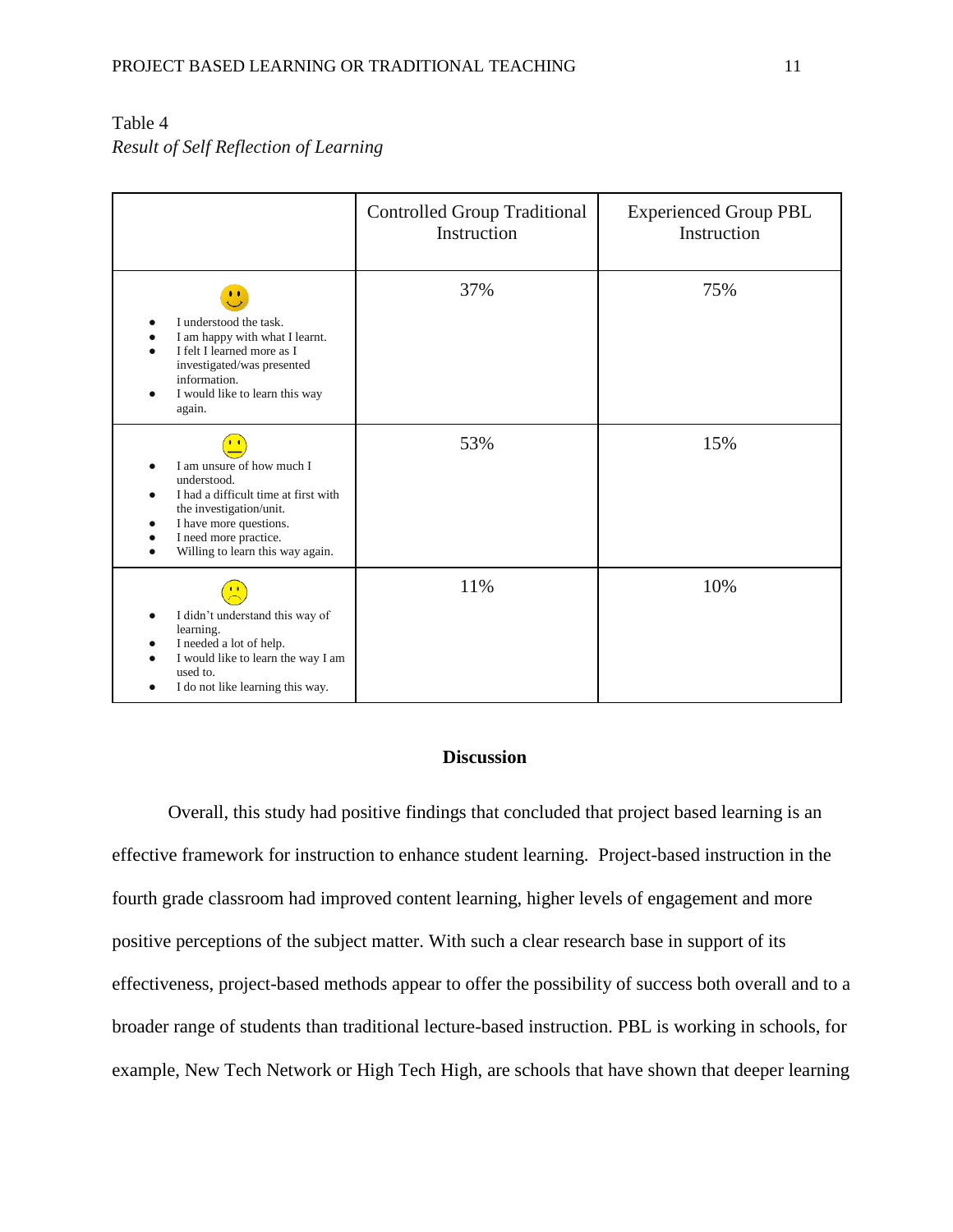environments positively influence students' academic outcomes and social factors. These types of academic settings had a significant positive impact, on average, on students' content knowledge and standardized-test scores (Lathram, Lenz, Ark, 2016). This research also supports their theory, the fourth graders performed better on the end of the unit test, produced authentic products to bring awareness to the community, which deepen their understanding of the content presented. Students need to learn a body of essential knowledge (core information), have the ability to use knowledge effectively with problem situations in and out of school (understanding) and the ability to extend or improve that knowledge and to develop strategies for dealing with future problems (active use of knowledge) (Delisle, 1997). It brings great joy, when you see students excited to share their learning with that authentic audience. We were able to have articles published in the local paper, videos shown on an organization's website, and poster were hung in area business to bring awareness to the public on the content the students were learning in science.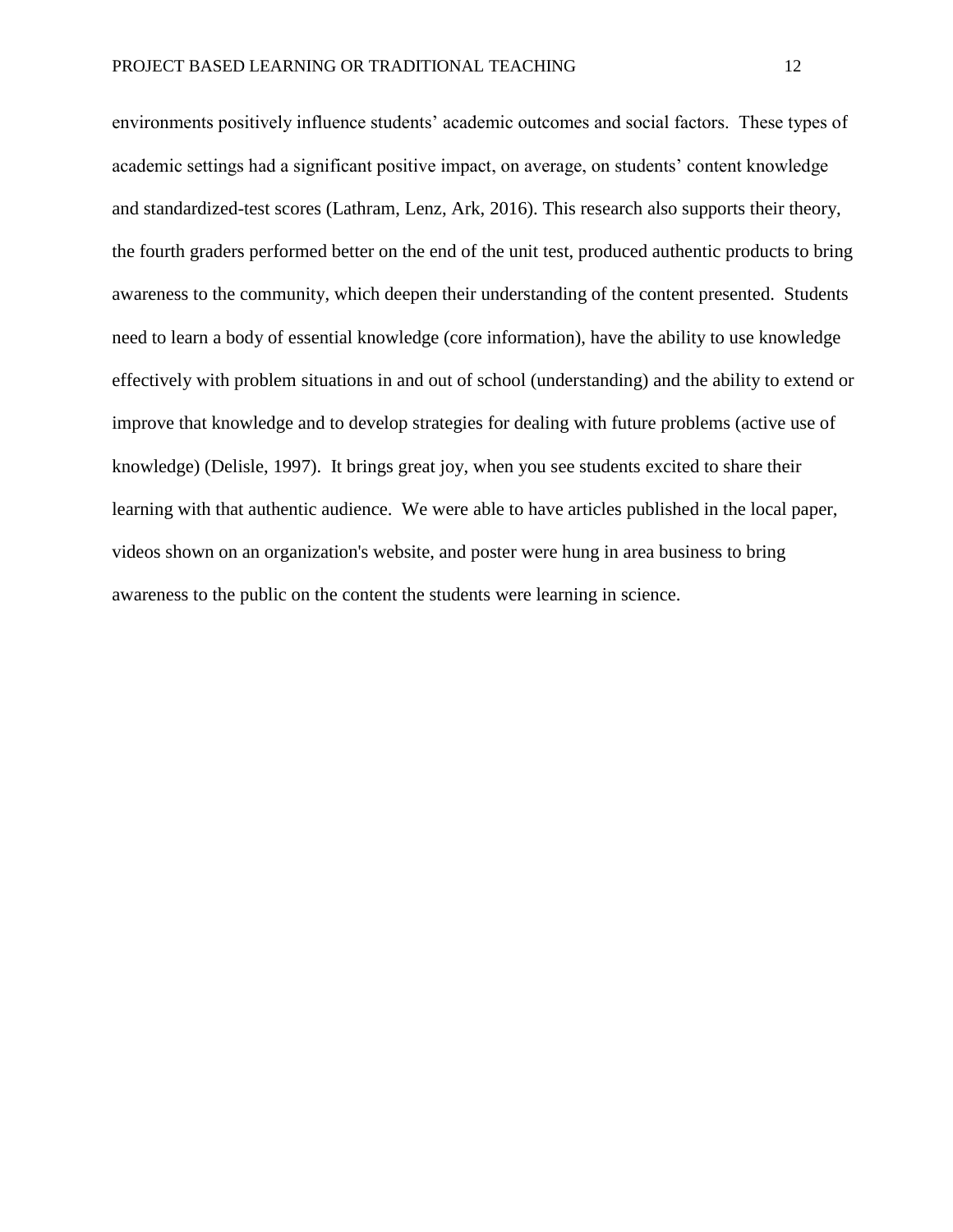#### **References**

- Delisle, R. (1997). *How to use problem-based learning in the classroom*. Alexandria, VA, USA: ASCD.
- Iowa Department of Education (2017). Retrieved June 28, 2016, from https://www.educateiowa.gov/early-literacy-implementation
- Lathram, B., Lenz, B., & Vander Ark, T. (2016, August). Preparing Students for a Project-Based World. 1-20.
- Larmer, John, Gold Standard PBL:Essential Project Design Elements Buck Institute for Education April 21, 2015
- Startclass (2016). Retrieved June 28, 2016, from http://publicschools.startclass.com/l/33114/Okoboji-High-School
- Schlechty Center on Engagement. (n.d.). Retrieved October 30, 2016, from http://www.schlechtycenter.org/
- Torp, L., & Sage, S. (1998). *Problems as possibilities: Problem-based learning for K-12 education*. Alexandria, VA: Association for Supervision and Curriculum Development.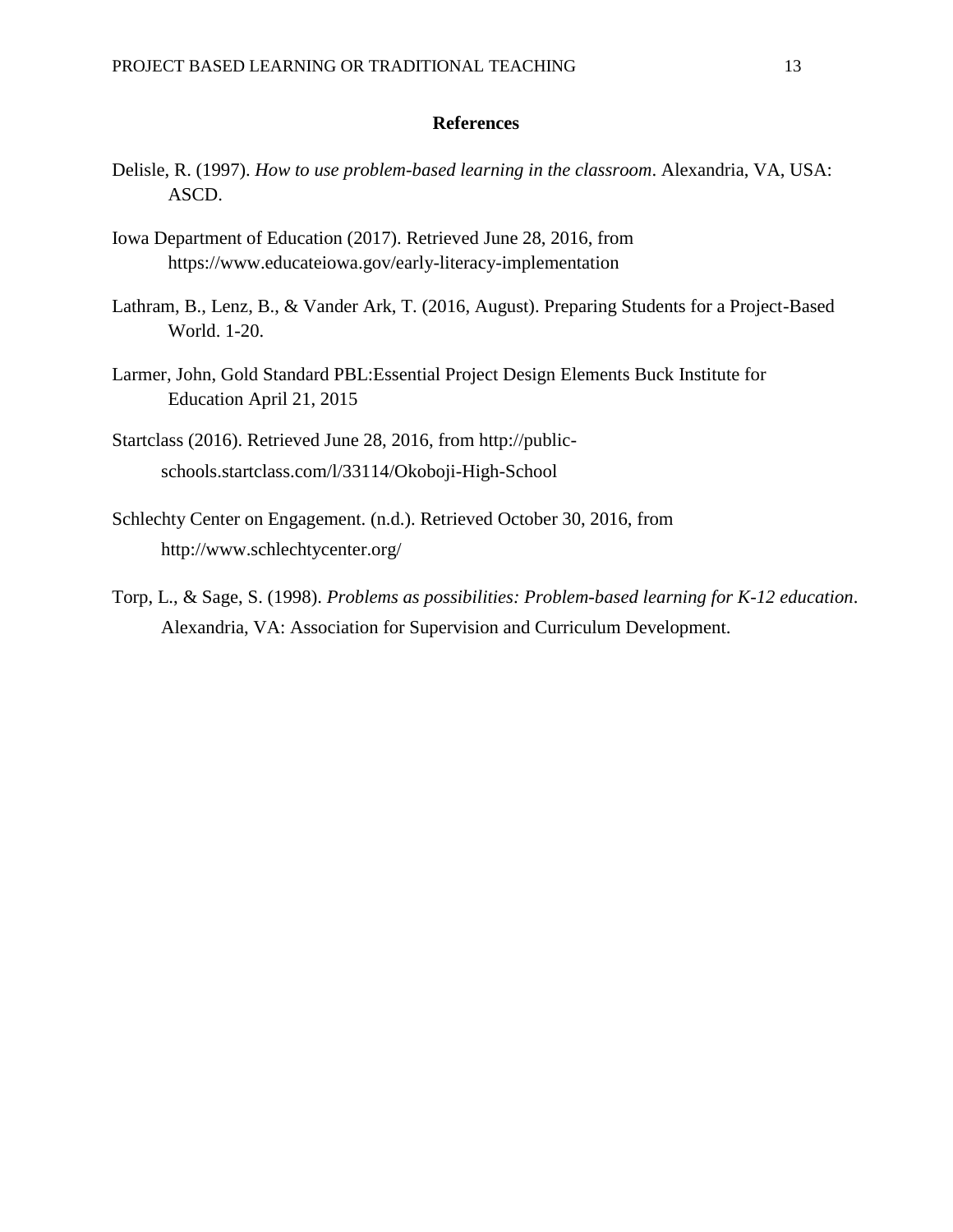# **Appendix A**

# [Fourth Grade PBL](https://docs.google.com/presentation/d/14oe9CAKqXJFkluEZDkma0q3q4w6gj3QrC4NCvt_H8PU/edit#slide=id.g18972166f9_0_12)



|                                     |                             | ILLOCTING PATA: STUDONT ENGAGORI<br>Engagement<br><b>FRECHLINEL OF</b><br><b><i>SIELAGE</i></b> |  |
|-------------------------------------|-----------------------------|-------------------------------------------------------------------------------------------------|--|
| <b>TEAT</b><br><b>But</b><br>199411 | Little"<br><b>If within</b> |                                                                                                 |  |

 $\overline{\phantom{a}}$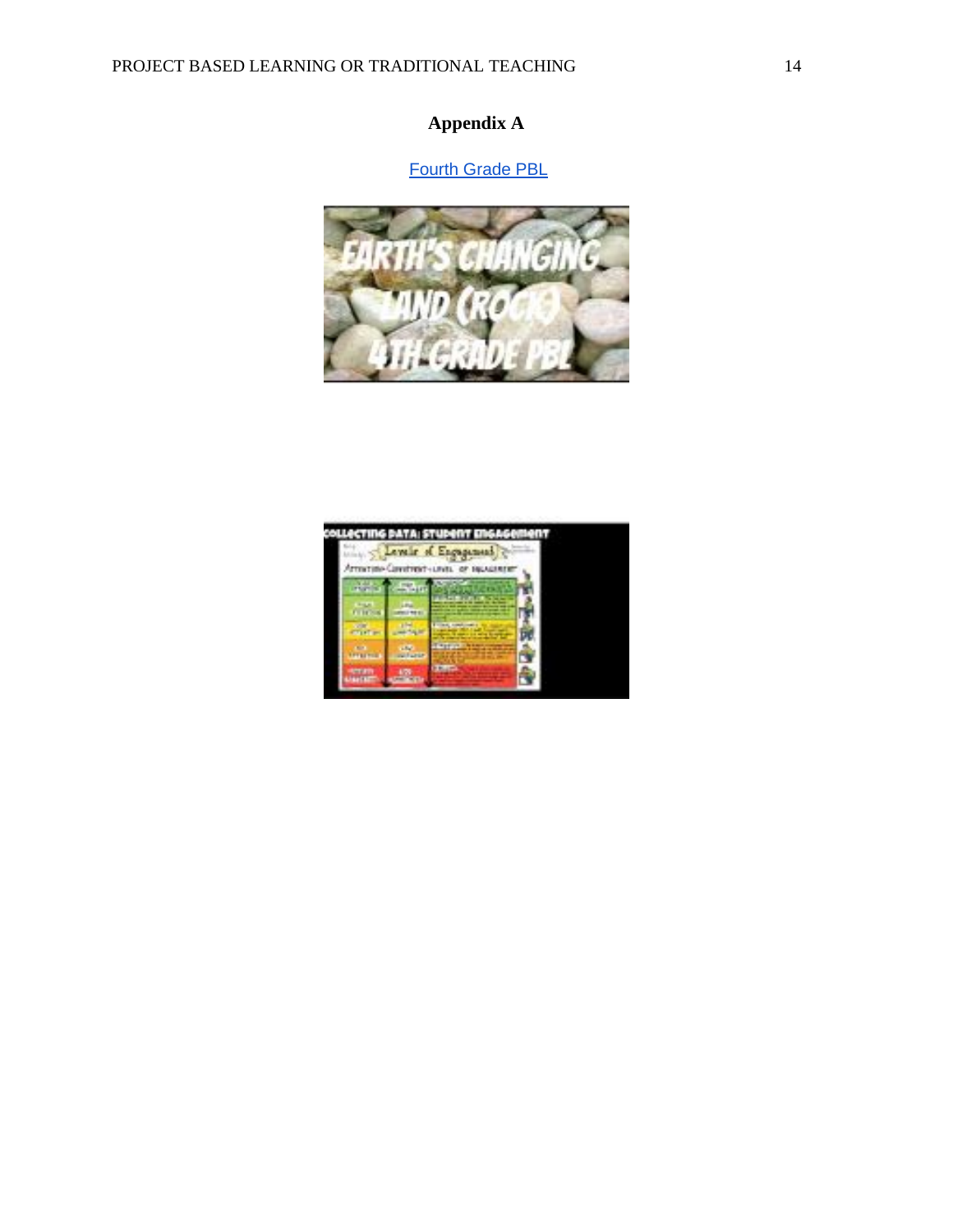

| <b>House</b>                              | <b>Services</b>                            | متقدمتهما                                 | Thursday              | <b>Polan</b>             |
|-------------------------------------------|--------------------------------------------|-------------------------------------------|-----------------------|--------------------------|
| <b>March Barn</b>                         | <b>Reimsdams</b>                           | <b>Releasings</b>                         | <b>Reimsvillens</b>   | <b>Beltrauffgang</b>     |
| <b>CONSUMIT</b>                           | <b><i>LESSARES</i></b>                     | <b>LANSING</b><br>m                       | <b>LANDSCOPE</b><br>m | <b>Light College</b>     |
| <b><i><u>ANGELINE COMMUNISTIE</u></i></b> | <b><i><i><u>Information</u></i></i></b>    | <b><i><i><u>International</u></i></i></b> | 1.5 page 2021         | 1 SOUNDATE:              |
|                                           |                                            |                                           |                       |                          |
| <b>Honda</b>                              | <b>Receive</b>                             | <b>Contractor</b>                         | an an                 | <b>Time</b>              |
| <b><i>PACKAGE</i></b>                     | <b><i>CONTRACTOR</i></b>                   | <b><i>CONTRACTOR</i></b>                  | <b>STATISTICS</b>     | <b><i>CONTRACTOR</i></b> |
| <b>MARGARE</b>                            | <b>STATISTICS</b>                          | <b><i>CONTRACTOR</i></b>                  | <b>LAST AVENUE</b>    | <b>Line program</b>      |
| <b><i><u>SERENCE</u></i></b>              | <b><i><i><u>EXECUTIVE CONT</u></i></i></b> | <b><i>EXEMPTION</i></b>                   | Location and          | <b>Light County</b>      |
|                                           |                                            |                                           |                       |                          |
|                                           |                                            | What does the data said?                  |                       |                          |

Earth Process and Systems NGSS

- 
- 
- 
- 
- $\begin{array}{ll} \bullet\quad & \text{theently revalues from parameter }n\text{ row to parameter }n\text{ and between }n\text{ to }n\text{ and }n\text{ is a given } \text{ is a quadratic for all }n\text{ and }n\text{ is a positive. } \text{or } \text{the product of vector }n\text{ is a function of vector }n\text{ and }n\text{ is a function of vector }n\text{ and }n\text{ is a function of vector }n\text{ and }n\text{ is a function of vector }n\text{ and }n\text{ is a function of vector }n\text{ and }n\text{ is a function of vector }n\text{ and }n\text{ is a function of vector }n\text{ and }n\text{ is a function of vector }n\text{$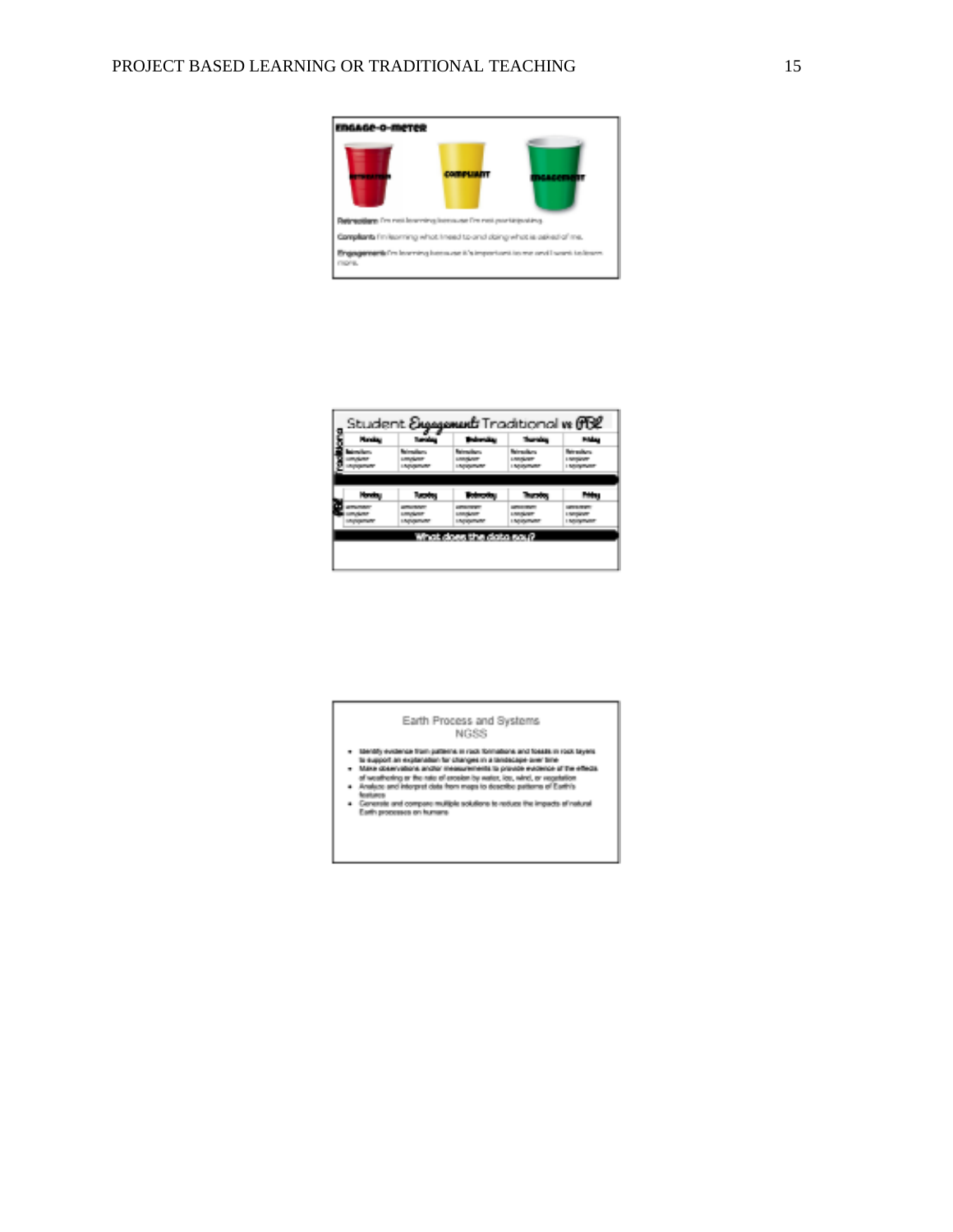



Hook Visit with Ranger Cindy https://www.rps.gov/teachers/classrooms/secosa.ht 血

Make a poster of questions they may have from the video.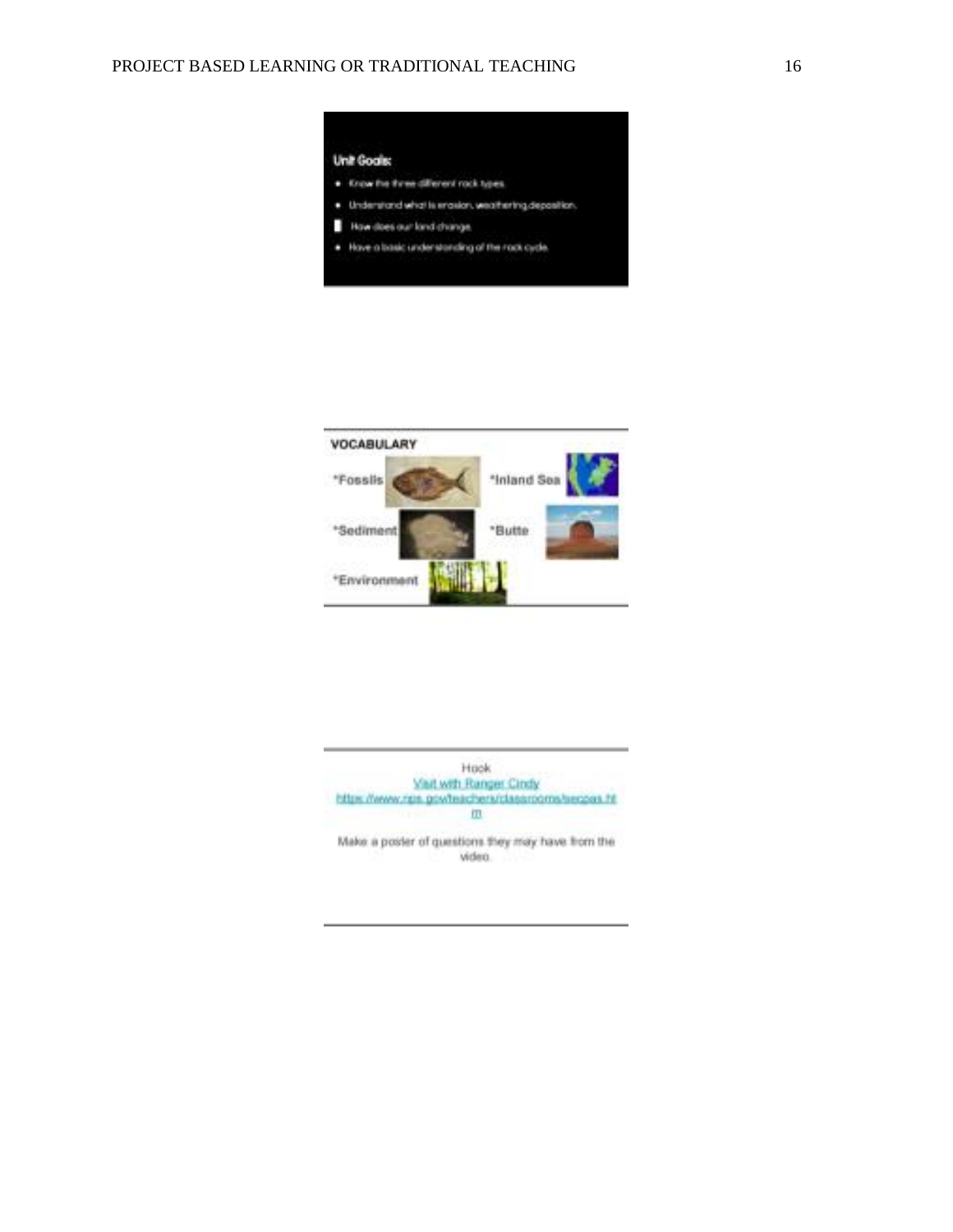



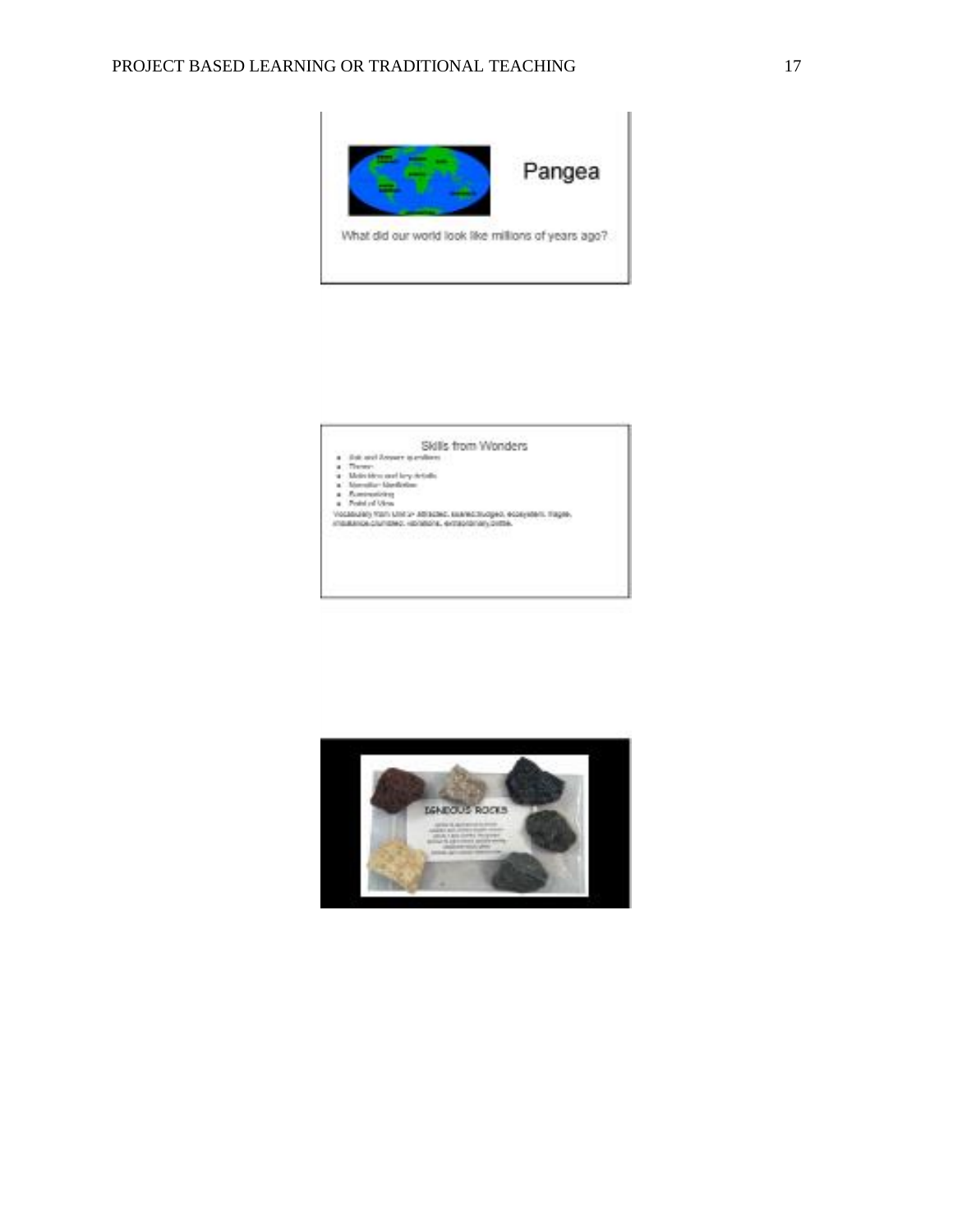#### DAY 2, 3, & 4: CLOSE READING- FOR EACH ROCK TYPE

- sale als
- t.
- $\begin{minipage}[t]{0.03\textwidth} \begin{tabular}{|l|p{0.5em}|} \hline \textbf{0.03em} & \textbf{0.04em} & \textbf{0.04em} & \textbf{0.04em} & \textbf{0.04em} & \textbf{0.04em} & \textbf{0.04em} \\ \textbf{0.04em} & \textbf{0.04em} & \textbf{0.04em} & \textbf{0.04em} & \textbf{0.04em} & \textbf{0.04em} & \textbf{0.04em} \\ \textbf{0.04em} & \textbf{0.04em} & \textbf{0.0$ are with ship designer trives
	-
	-
- 
- 
- 
- $\begin{minipage}[t]{0.03\textwidth} \begin{itemize} {\tt 1.03\textwidth} {\tt 0.03\textwidth} {\tt 0.03\textwidth} {\tt 0.03\textwidth} {\tt 0.03\textwidth} {\tt 0.03\textwidth} {\tt 0.03\textwidth} {\tt 0.03\textwidth} {\tt 0.03\textwidth} {\tt 0.03\textwidth} {\tt 0.03\textwidth} {\tt 0.03\textwidth} {\tt 0.03\textwidth} {\tt 0.03\textwidth} {\tt 0.03\textwidth} {\tt 0.03\textwidth} {\tt 0.03\textwidth} {\tt 0.03\textwidth$ abbay administrating abbigains a transmission and
	-

#### DAY 2, 3, & 4: GENERATE QUESTIONS

- . Catalh-Milanvillan, Walton Walles-
- per Engineer to students that we are going to reneal our igneous nack article from yesterday.
- $\bullet$  . As we nermost you are going to draw a question more anywhere that you have a question
- . Teacher models neating test about and neconting think marks and interface that all provisions (and the state of the system of any more from the locks!)
- . Now on a does, read the article tagether. As we read, make think marks change a system product
- . Aftering reading onatahaning questions, join to gether whole group to neconstripuestions on that, (what do we wont to know about sphesus  ${\it reach}$

Ignoous rocks look like:  $Q$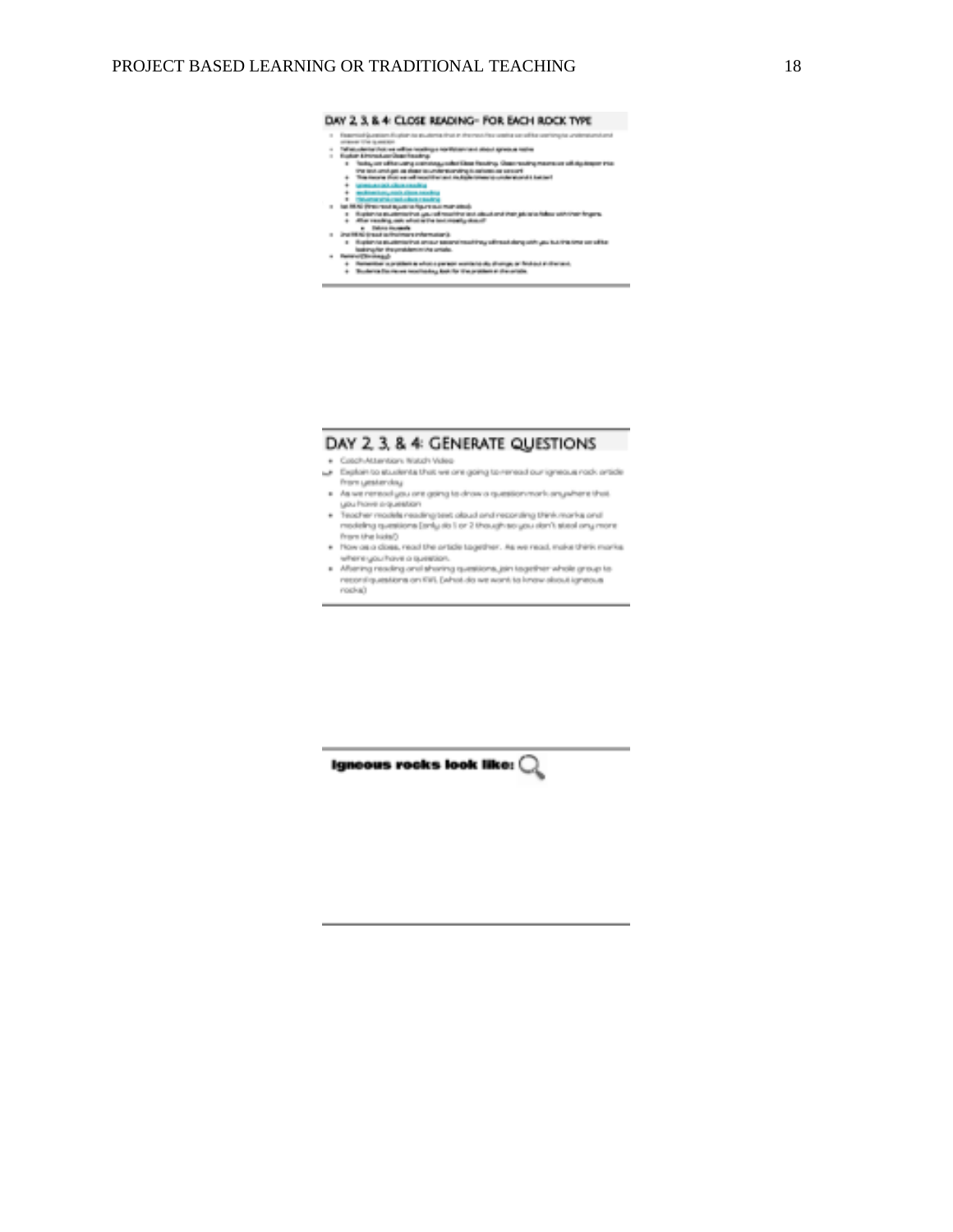



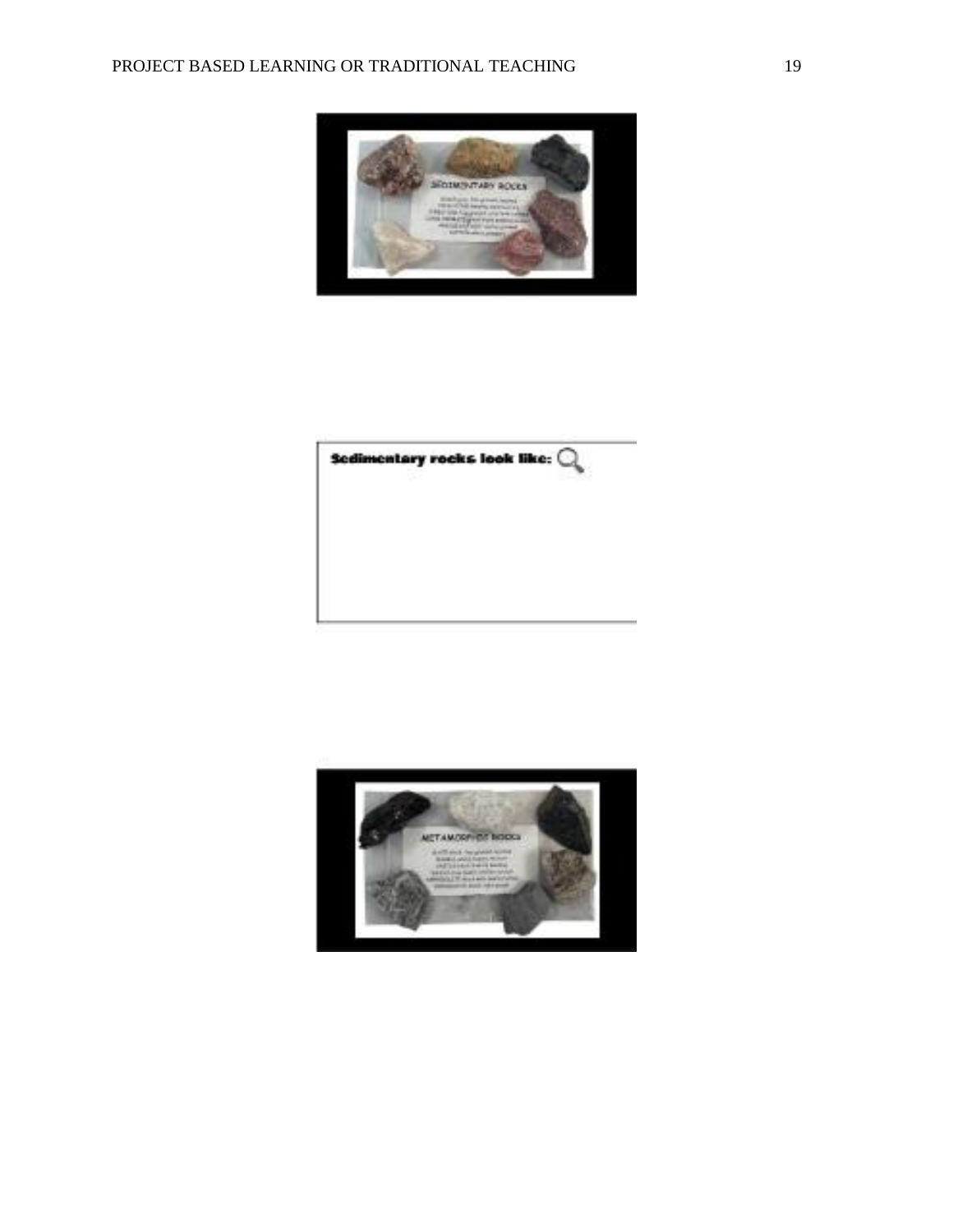



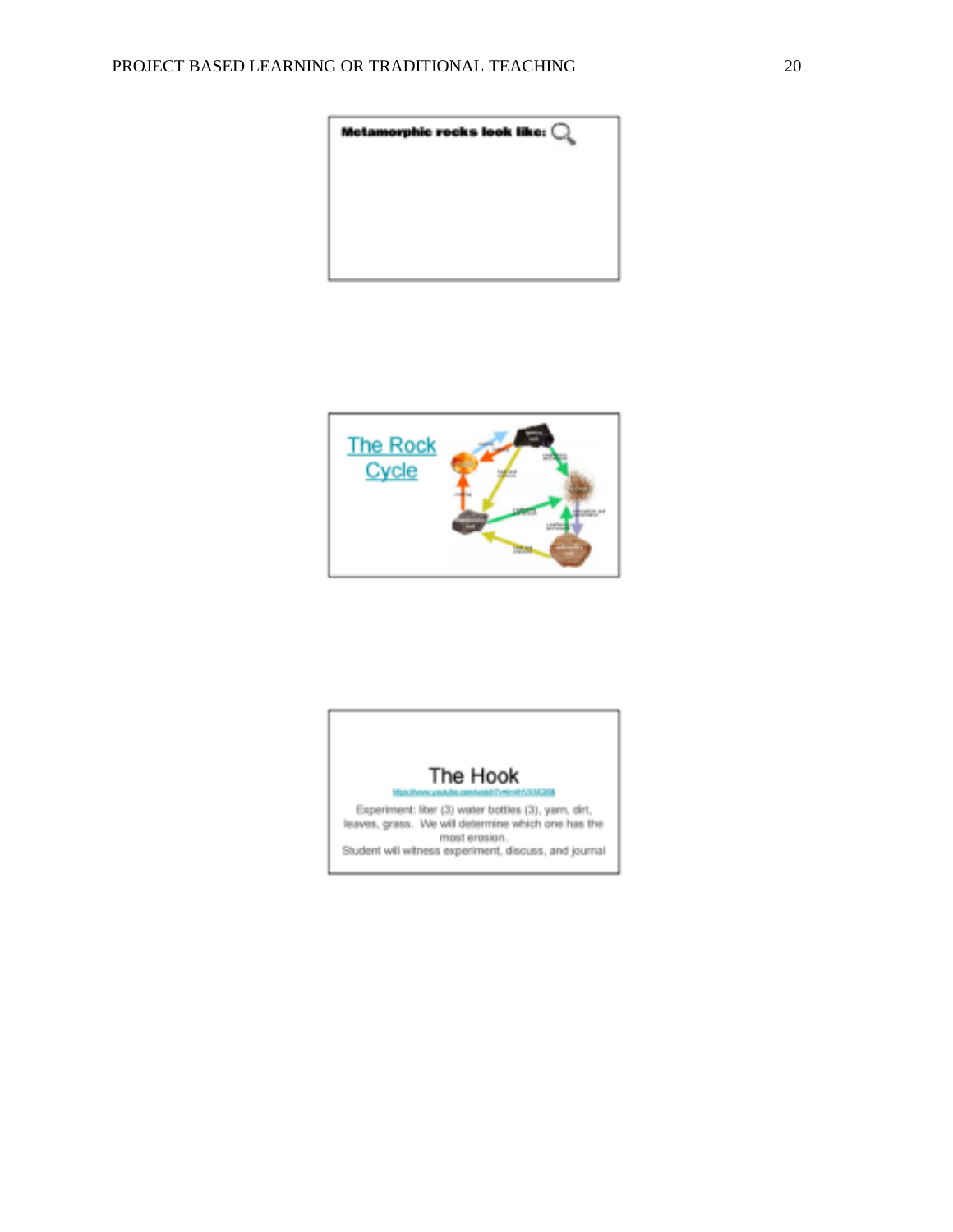Rock Formations Caused by Erosion and Weathering

Video: Strange nodi farmations



### **ResouRces**

Features of Erosion<br>Rocks<br>Badlands What is going on with our Earth?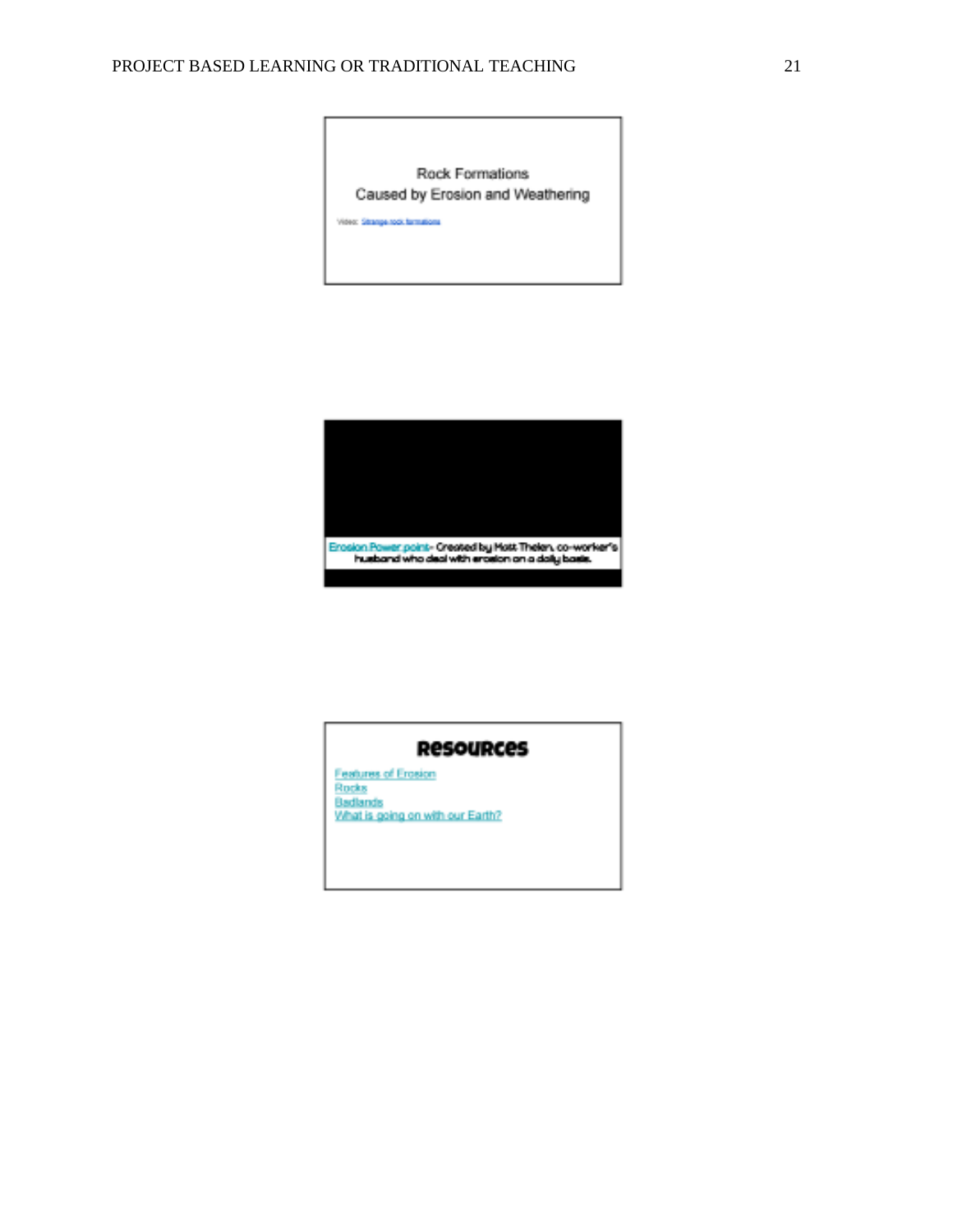### PROJECT BASED LEARNING OR TRADITIONAL TEACHING 22

| <b>Brasilene</b>                                            | Magazine:                                            |
|-------------------------------------------------------------|------------------------------------------------------|
| What PRODUCT will you create for<br>Secretaries incorporate | What PRODUCT will gas preale to<br>spread everyones? |
| Name                                                        | Samuel                                               |
| What PRODUCT will you create to<br>spread awareness?        | What PBDDUCT will you create to<br>spread ownresses? |
|                                                             |                                                      |
|                                                             |                                                      |

| <b>Team Members:</b> |                                                    |
|----------------------|----------------------------------------------------|
| Product:             | WILL I GET MY<br>WHERE<br><b>INFORMATION?</b><br>н |
| Morterials I need:   | œ                                                  |

Does my product have the following?

**Excess my product have the root**<br>**Excess to understand?**<br>**EXCESS TWORK?**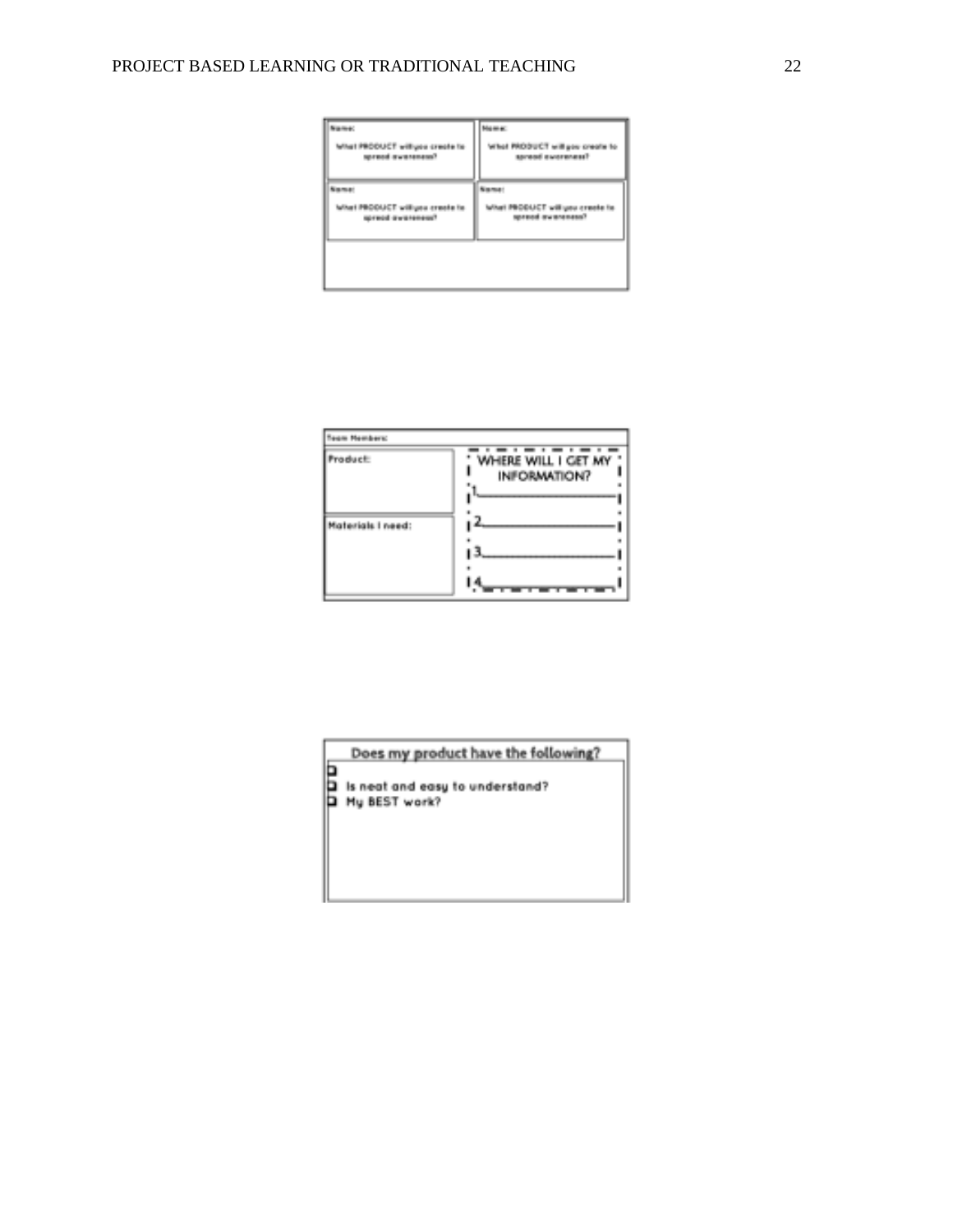



|                      | <b>Rocks and Minerals</b>   |
|----------------------|-----------------------------|
| Summonte             | Besacricitus Deteilly       |
| <b>Point of View</b> | i, hodu, build, head, heard |
|                      |                             |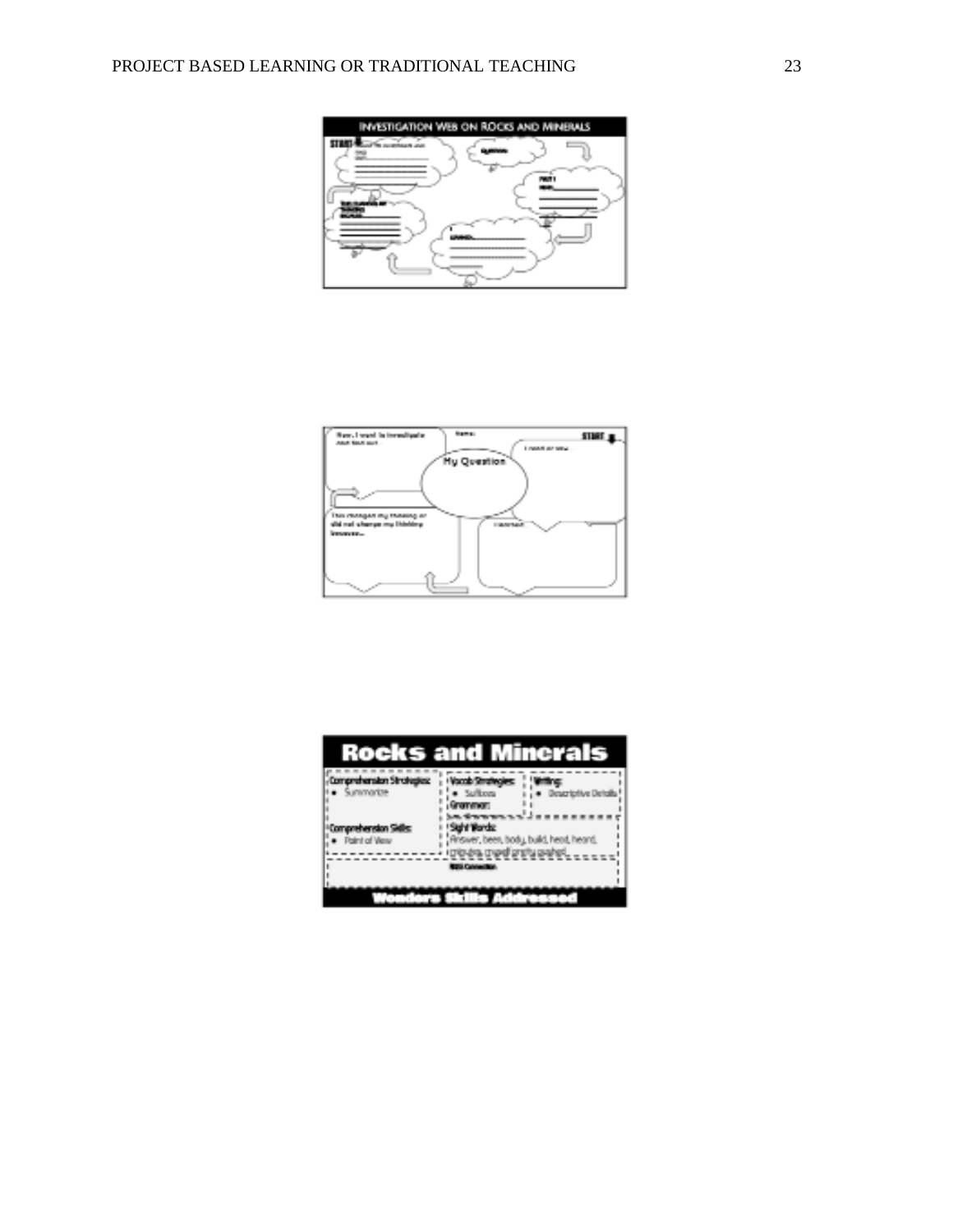



| AFTER BEAUTIFUL                                                                 |
|---------------------------------------------------------------------------------|
| Whole group, ask students what they think the problems (dentity the problem)    |
| a Brd READ Encodito aspirants                                                   |
| a Exploit to students on we reneed one finalisms, we will be thinking about the |
| problem and why t/s a problem.                                                  |
| After finadow.                                                                  |
| a Work Toda                                                                     |
| Final agreement and cargou are walking consumiting room talk what that<br>ш     |
| prosiblemia condultar                                                           |
| 4. Bannell Bernett                                                              |
| e Wright Shoups which docume reset to know more placed to help use comerce      |
| with a solution in flying the problem?                                          |
| Students generate questions in jaunnal until timeracup.                         |
| Galling back to get which are and short on transmission<br>ë                    |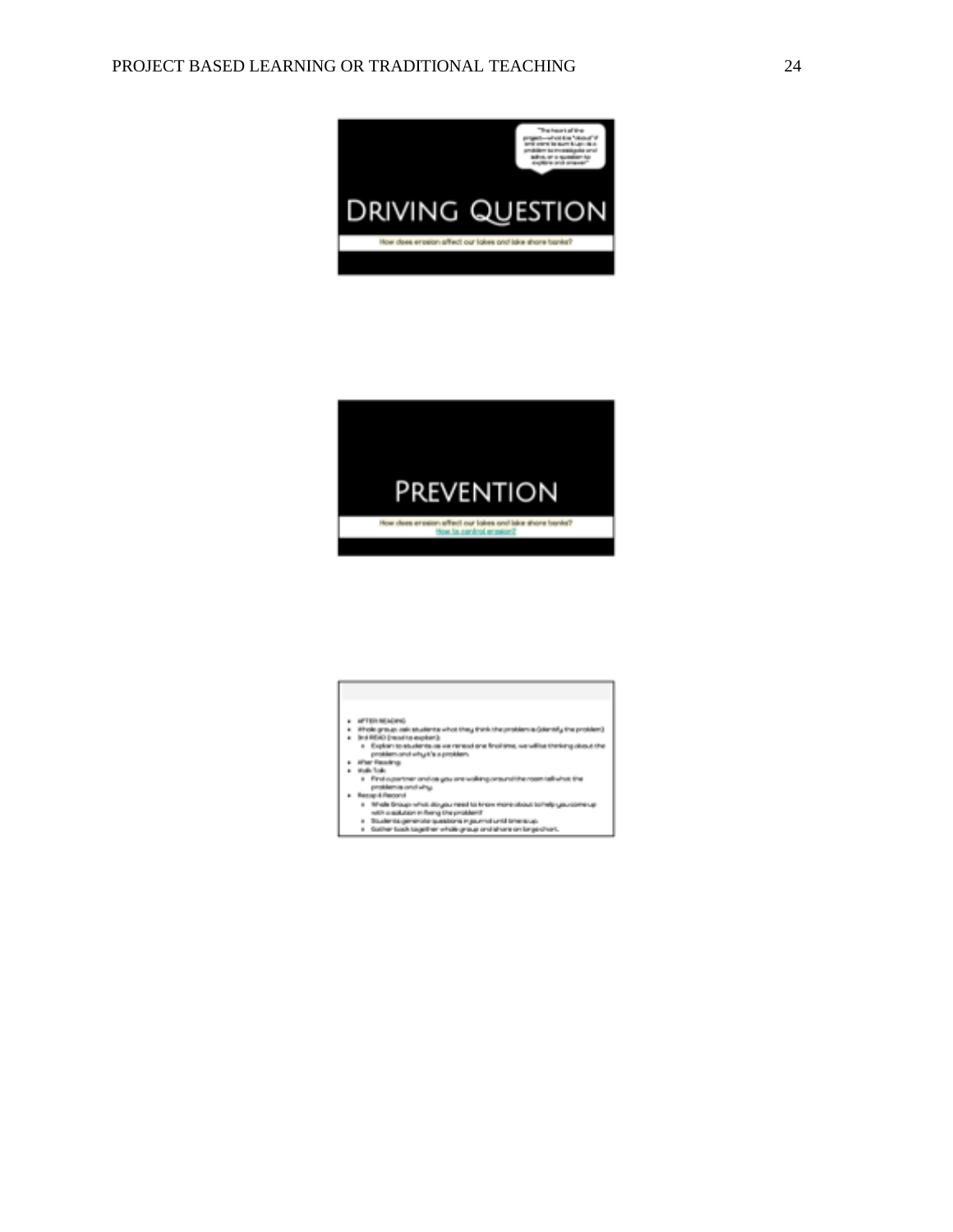

| F<br>m | Date: |
|--------|-------|
|        |       |
|        |       |
|        |       |
|        |       |
|        |       |

### **INVESTIGATE QUESTIONS**

- 
- 
- 
- $\begin{tabular}{l|c|c|c|c|c|c} \hline & \textbf{F} & \textbf{F} & \textbf{F} & \textbf{F} & \textbf{F} & \textbf{F} & \textbf{F} & \textbf{F} & \textbf{F} & \textbf{F} & \textbf{F} & \textbf{F} & \textbf{F} & \textbf{F} & \textbf{F} & \textbf{F} & \textbf{F} & \textbf{F} & \textbf{F} & \textbf{F} \\[0.5em] \hline & \textbf{F} & \textbf{F} & \textbf{F} & \textbf{F} & \textbf{F} & \textbf{F} & \textbf{$
- 
- 
- 
-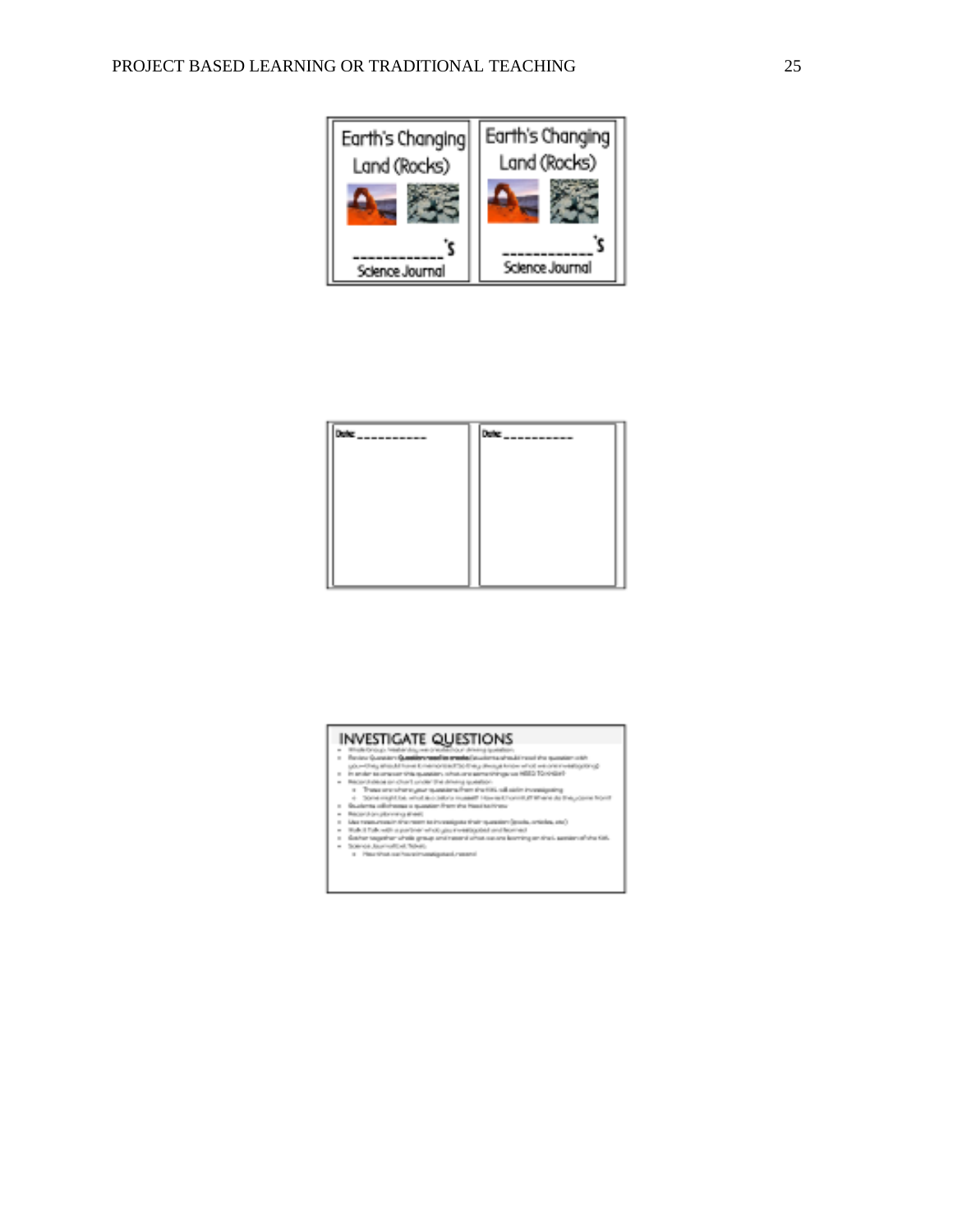

#### **GUEST SPEAKER/FIELD TRIP**

- . Charles from the nature center is be our guide to
- · Hogsback
- + Phen
- · Kettle??

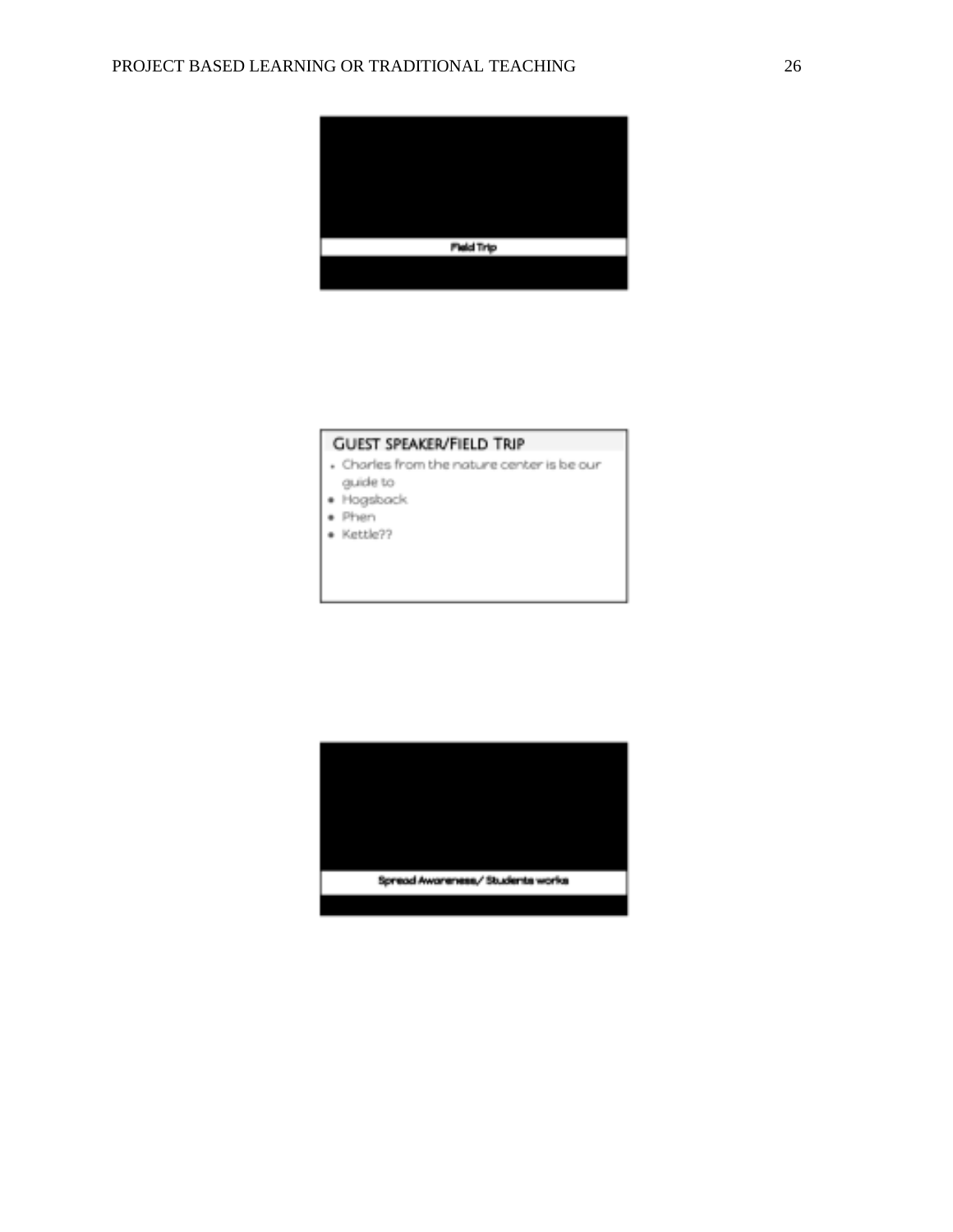

| SELF REFLECTION OF PROJECT                                                              |                                  |  |
|-----------------------------------------------------------------------------------------|----------------------------------|--|
| <b>Britain Book</b>                                                                     |                                  |  |
|                                                                                         | <b>Business and Alliance De-</b> |  |
| <b>Salta color discussion and</b>                                                       |                                  |  |
| _____                                                                                   |                                  |  |
| وتستدعا                                                                                 |                                  |  |
| the term of the condition and the conditions of<br><b><i><u>PERMIT BENEDICT</u></i></b> |                                  |  |
|                                                                                         |                                  |  |
| <b>British Robert</b>                                                                   |                                  |  |
| the continues and continues are the control                                             |                                  |  |
| ___                                                                                     |                                  |  |
| <b><i><u>CONTRACTORS BANKS</u></i></b>                                                  |                                  |  |

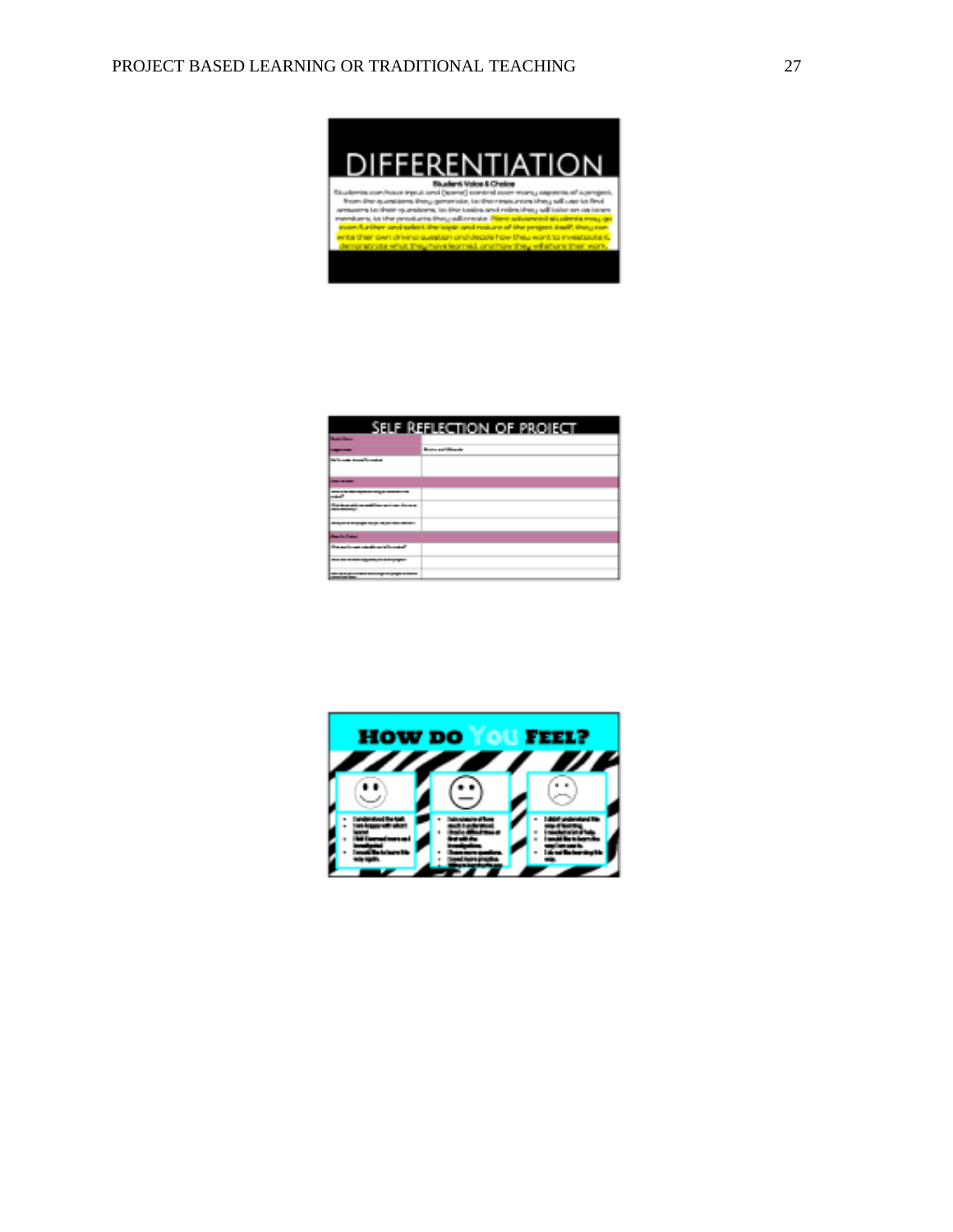# **Appendix B**

# Student Work

These pamphlets were distributed to local business to hand out to customers.

| What is Erosion?<br>Erosion is like a little<br>landslide. It causes<br>dirt or material to<br>erode around the<br>loke.                            | What can you use<br>to prevention<br>erosion?<br>Fence<br><b>Wildflowers</b><br>Shrubs and<br>grass<br>Netting<br><b>Block walls</b><br>Erosion control<br>seed | How will these<br>things stop<br>erosion?<br>To plant long roots that<br>will stop soil so it will<br>not cause erosion from<br>happening. We could<br>put a fence in the<br>ground to be like a<br>root. |
|-----------------------------------------------------------------------------------------------------------------------------------------------------|-----------------------------------------------------------------------------------------------------------------------------------------------------------------|-----------------------------------------------------------------------------------------------------------------------------------------------------------------------------------------------------------|
| Driving<br>Question?<br>How does<br>erosion affect<br>the lakeshore or<br>banks?<br>How can we<br>prevent and<br>convince people<br>to take action? | Please stop this<br>Erosion from<br>happening!!                                                                                                                 | Pamphlet<br>created by<br>Amelio<br>Kloi<br>Hunter                                                                                                                                                        |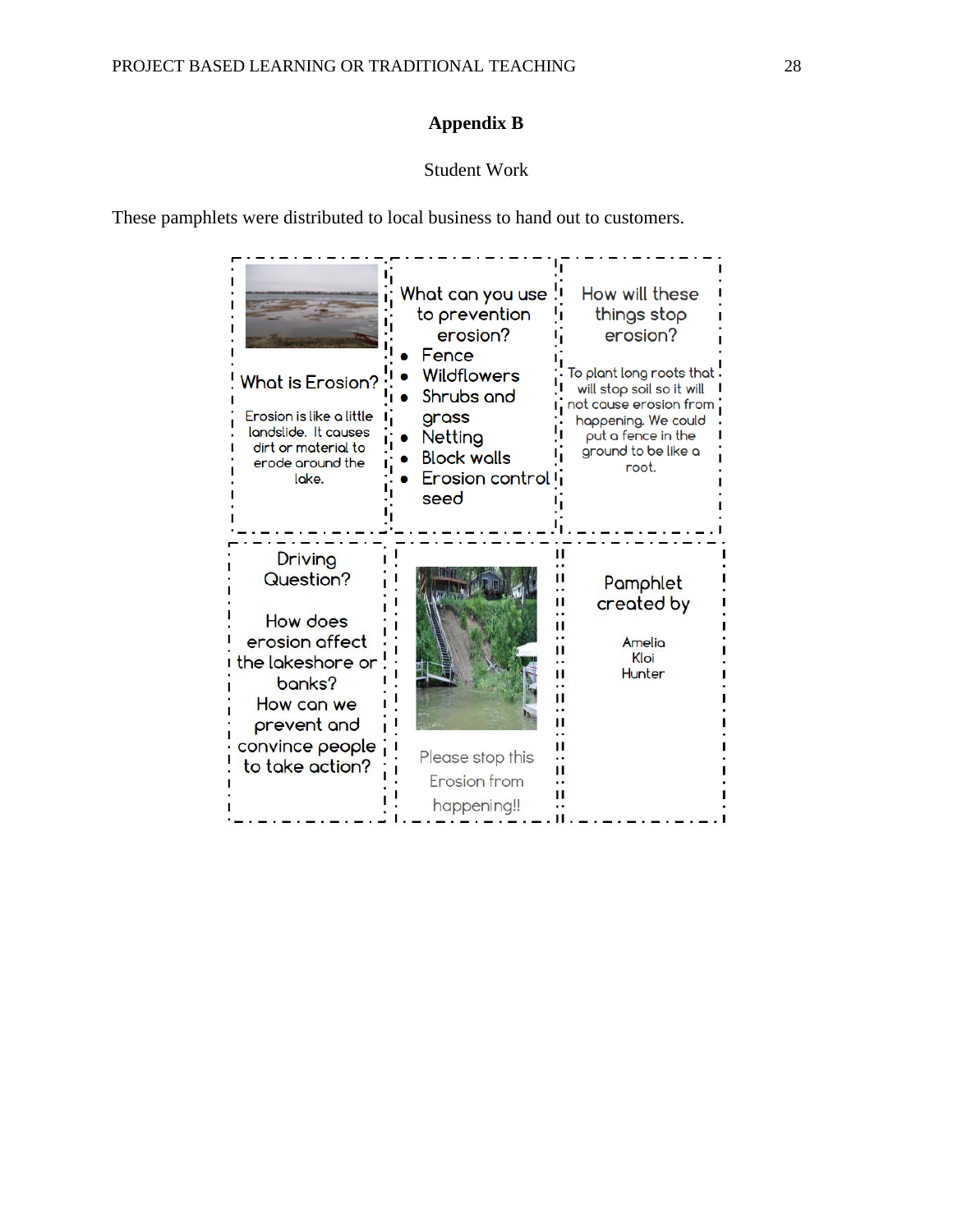#### -- STOP EROSION!

What is Erosion?

- . Erosion is the wearing down of the landform by wind and water.
- . Erosion affects the world we live in.
- . Our lakes area is affected by erosion along our shores.
- How to prevent Erosion on our lakeshores:
- . Please put these block walls near the water. It helps the soil stay where it needs to stay.
- . This block wall is called a retaining wall, it separates the land from the water.
- . There are certain specifications with building a retaining wall for lakes.
- . Below is the process of building a good block wall. Information came from this

source: http://www.cwlhoa.org/pdf/lake wall quidelines.htm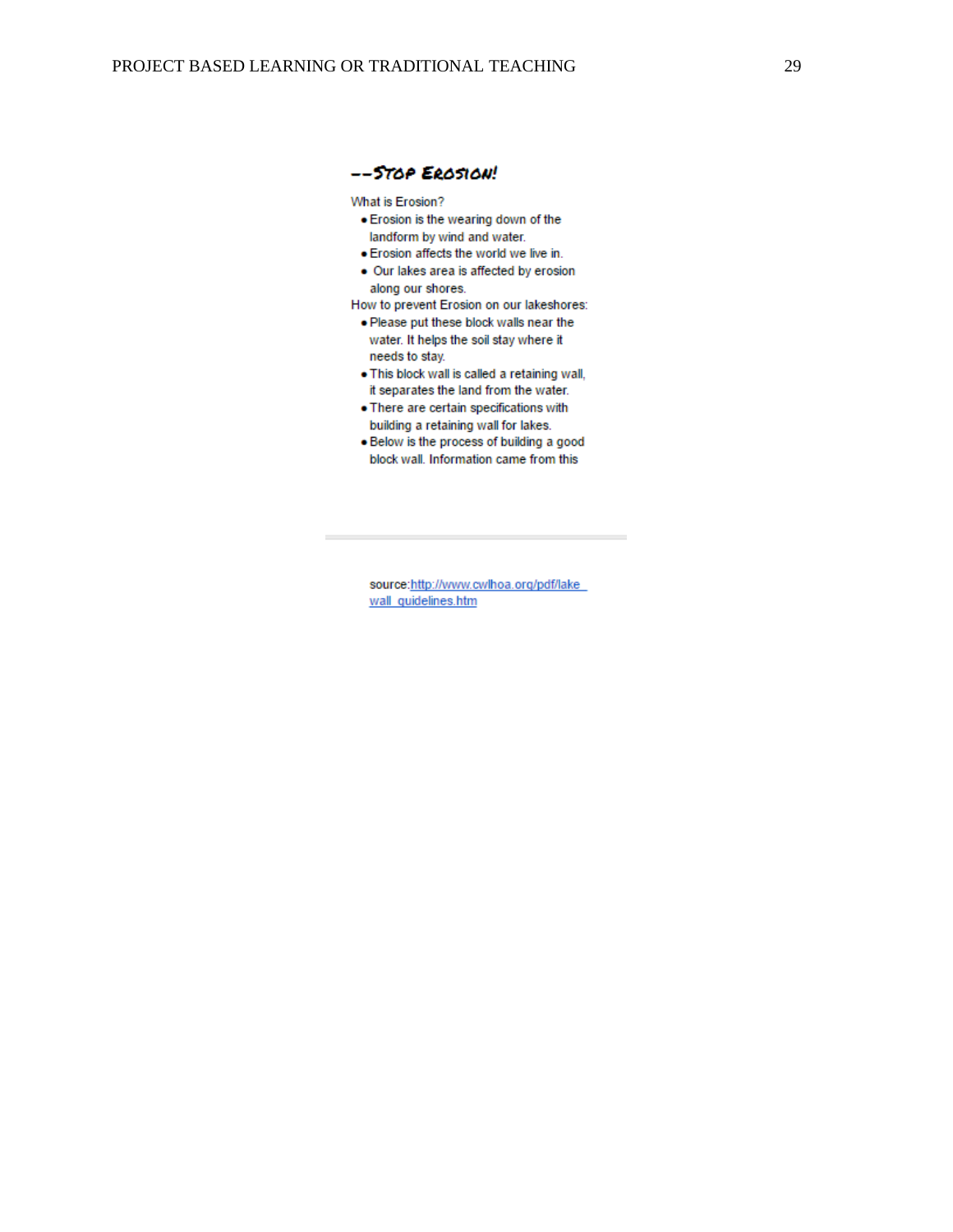# **Soil Erosion**

If you don't know what soil erosion is, it is the wearing down of the land. Here is an example.



Mulch is a good way to prevent erosion. If you plant grass or wild flowers the roots will hold the soil together. There are also mulch mats to hold vegetation on slopes.

**By Elliott**